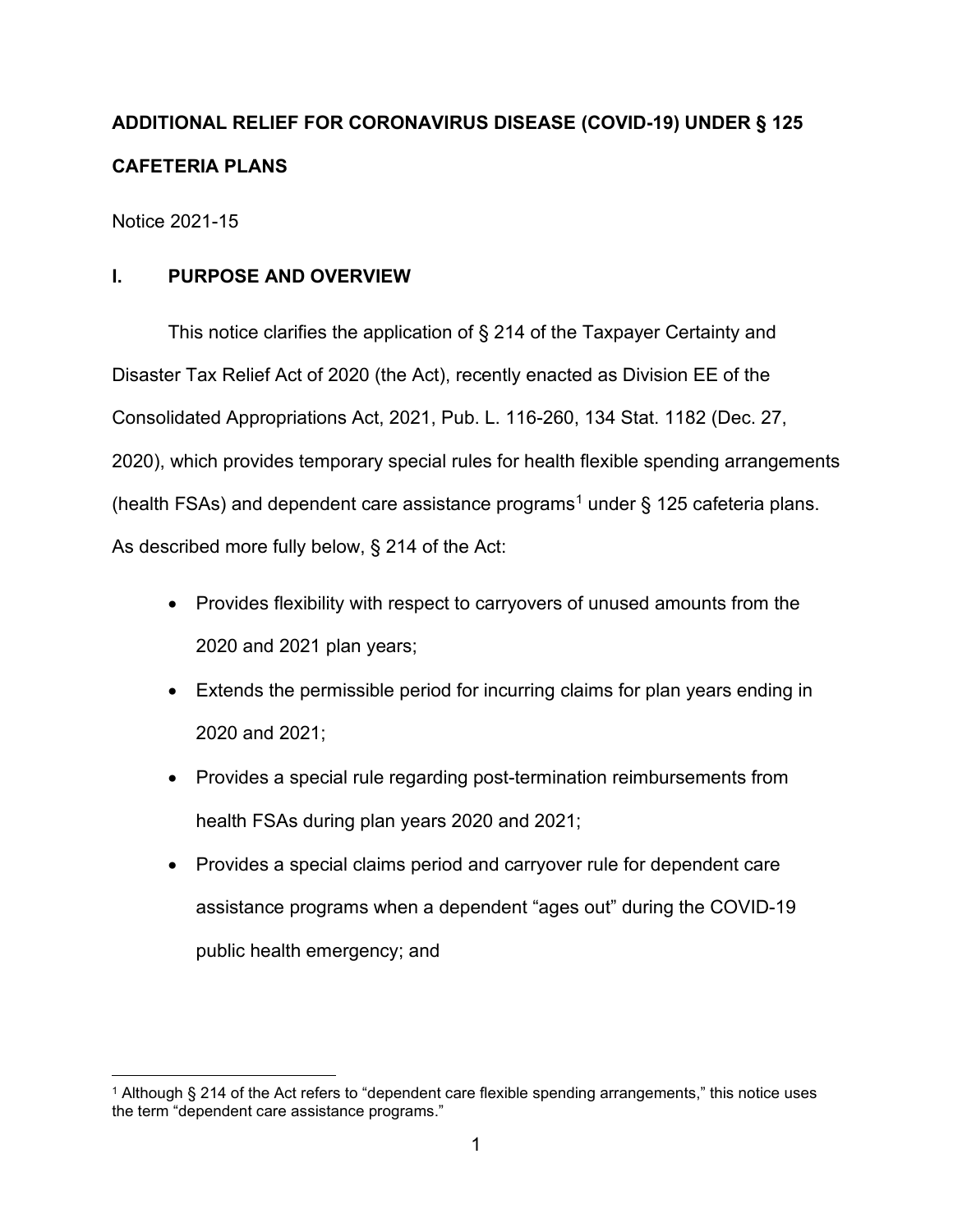• Allows certain mid-year election changes for health FSAs and dependent care assistance programs for plan years ending in 2021.

This notice also provides additional relief with respect to mid-year elections for plan years ending in 2021. Specifically, with respect to employer-sponsored health coverage, a § 125 cafeteria plan may permit employees who are eligible to make salary reduction contributions under the plan to take any of the following actions for plan years ending in 2021: (1) make a new election on a prospective basis, if the employee initially declined to elect employer-sponsored health coverage; (2) revoke an existing election and make a new election to enroll in different health coverage sponsored by the same employer on a prospective basis; and (3) revoke an existing election on a prospective basis, provided that the employee attests in writing that the employee is enrolled, or immediately will enroll, in other health coverage not sponsored by the employer.

The notice also provides relief with respect to the effective date of amendments to § 125 cafeteria plans and health reimbursement arrangements (HRAs) to implement the expansion of allowed expenses for health FSAs and HRAs by the Coronavirus Aid, Relief, and Economic Security Act (CARES Act), Pub. L. 116-136, 134 Stat. 281 (March 27, 2020) to include over-the-counter drugs without prescriptions and menstrual care products.

### **II. BACKGROUND**

#### **A. Elections Under a § 125 Cafeteria Plan**

Section 125(d)(1) of the Internal Revenue Code (Code) defines a § 125 cafeteria plan as a written plan maintained by an employer under which all participants are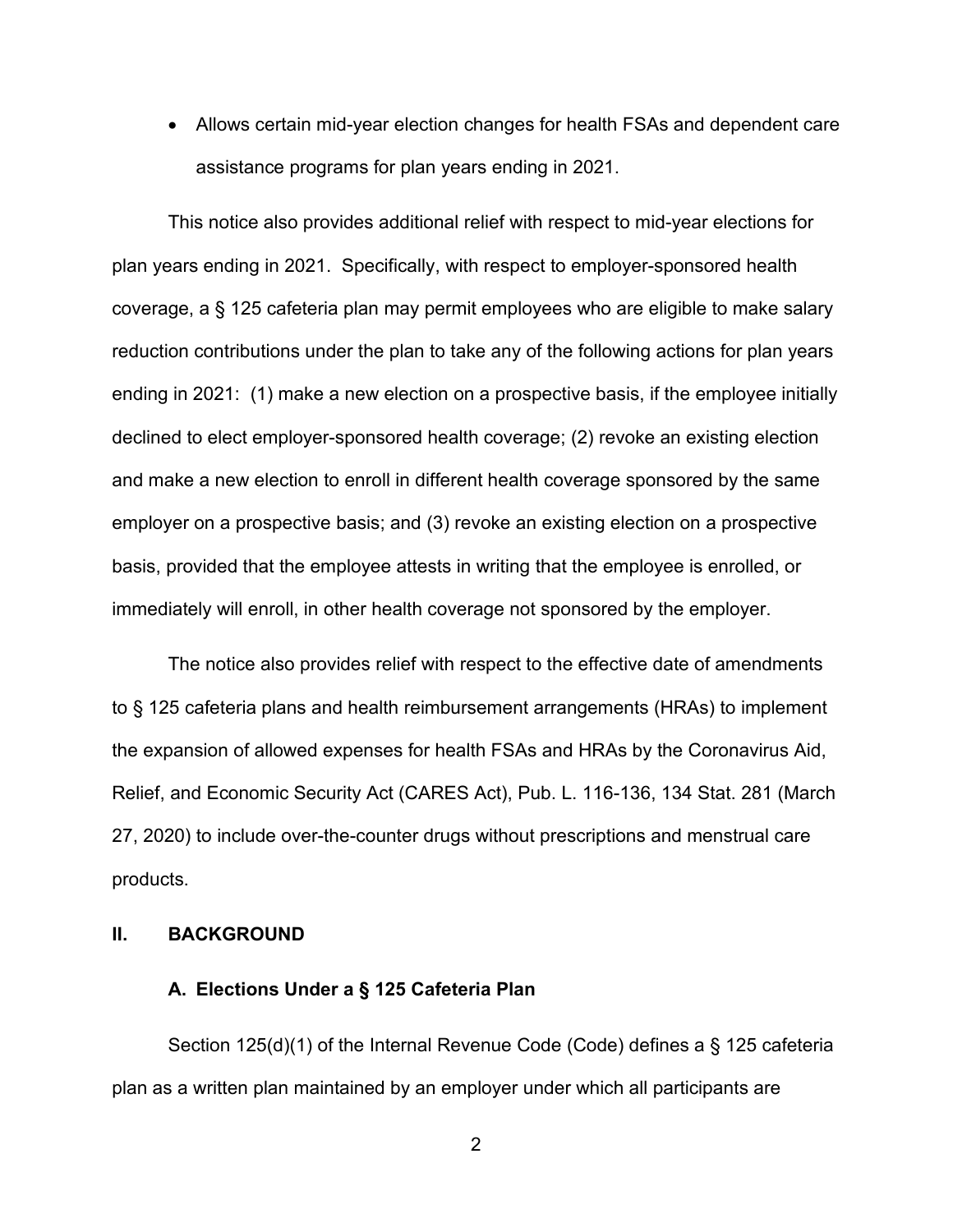employees, and all participants may choose among two or more benefits consisting of cash and qualified benefits. Subject to certain exceptions, § 125(f) defines a qualified benefit as any benefit which, with the application of § 125(a), is not includable in the gross income of the employee by reason of an express provision of the Code. Qualified benefits that may be provided under a § 125 cafeteria plan include, but are not limited to, employer-provided accident and health plans excludable under §§ 105(b) and 106, health FSAs excludable under §§ 105(b) and 106, and dependent care assistance programs excludable under § 129.

Elections regarding qualified benefits under a § 125 cafeteria plan generally must be irrevocable and must be made prior to the first day of the plan year, except as provided under Treas. Reg. § 1.125-4. Treas. Reg. § 1.125-4 provides that a § 125 cafeteria plan may permit an employee to revoke an election during a period of coverage and to make a new election under certain circumstances, such as if the employee experiences a change in status or there are significant changes in the cost of coverage. Section 125 does not require a § 125 cafeteria plan to permit the mid-year election changes allowed under Treas. Reg. § 1.125-4.

## **B. Health FSAs and Dependent Care Assistance Programs – Carryovers and Grace Periods**

A § 125 cafeteria plan may permit the carryover of unused amounts remaining in a health FSA as of the end of a plan year to pay or reimburse a participant for medical care expenses incurred during the following plan year, subject to the carryover limit (the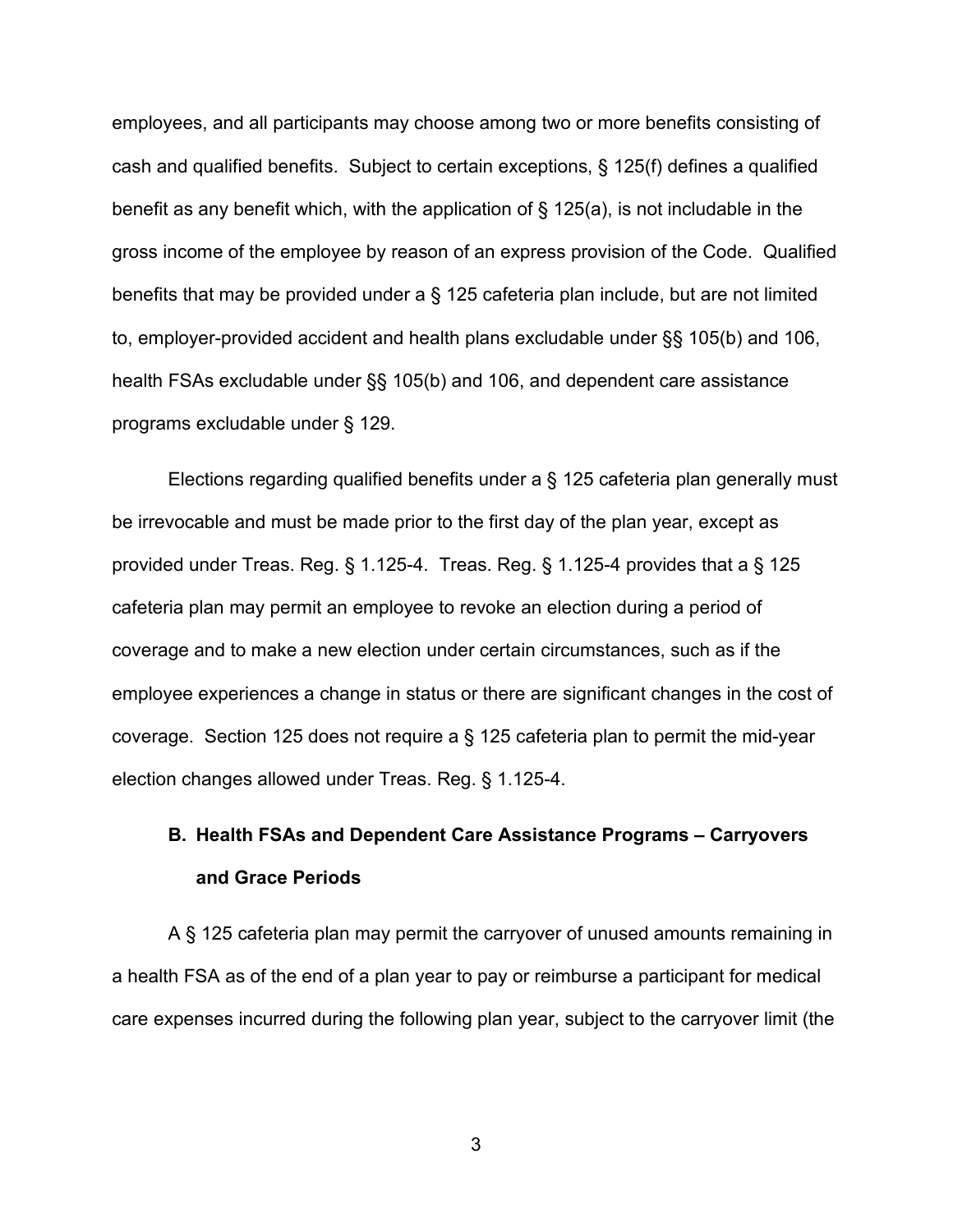carryover rule).[2](#page-3-0) See Notice 2013-71, 2013-47 IRB 532, and Notice 2020-33, 2020-22 IRB 868. In the alternative, a § 125 cafeteria plan may permit a participant to apply unused amounts (including amounts remaining in a health FSA or dependent care assistance program) at the end of the plan year to pay expenses incurred for those same qualified benefits during a period of up to two months and 15 days immediately following the end of the plan year (the grace period rule). See Notice 2005-42, 2005-1 C.B. 1204, and Prop. Treas. Reg. § 1.125-1(e). For a health FSA, a § 125 cafeteria plan may adopt a carryover or a grace period (or neither) but may not adopt both features. See Notice 2013-71. Under generally applicable rules, without regard to § 214 of the Act, a § 125 cafeteria plan may not adopt a carryover for a dependent care assistance program.

In Notice 2020-29, 2020-22 IRB 864, the Department of the Treasury (Treasury Department) and the Internal Revenue Service (IRS) explained that, due to the nature of the COVID-19 public health emergency and unanticipated changes in the availability of certain medical care and dependent care, employees may be more likely to have unused health FSA amounts or dependent care assistance program amounts at the end of plan years, or grace periods, ending in 2020. To provide related relief, Notice 2020- 29 extended, to the end of calendar year 2020, the period during which employees could be permitted to apply unused health FSA amounts and dependent care assistance program amounts remaining as of the end of a grace period or plan year

<span id="page-3-0"></span><sup>2</sup> The maximum unused amount remaining in a health FSA from a plan year beginning in 2020 allowed to be carried over to the plan year beginning in 2021 is \$550 (20 percent of \$2,750, the indexed 2020 limit under § 125(i)).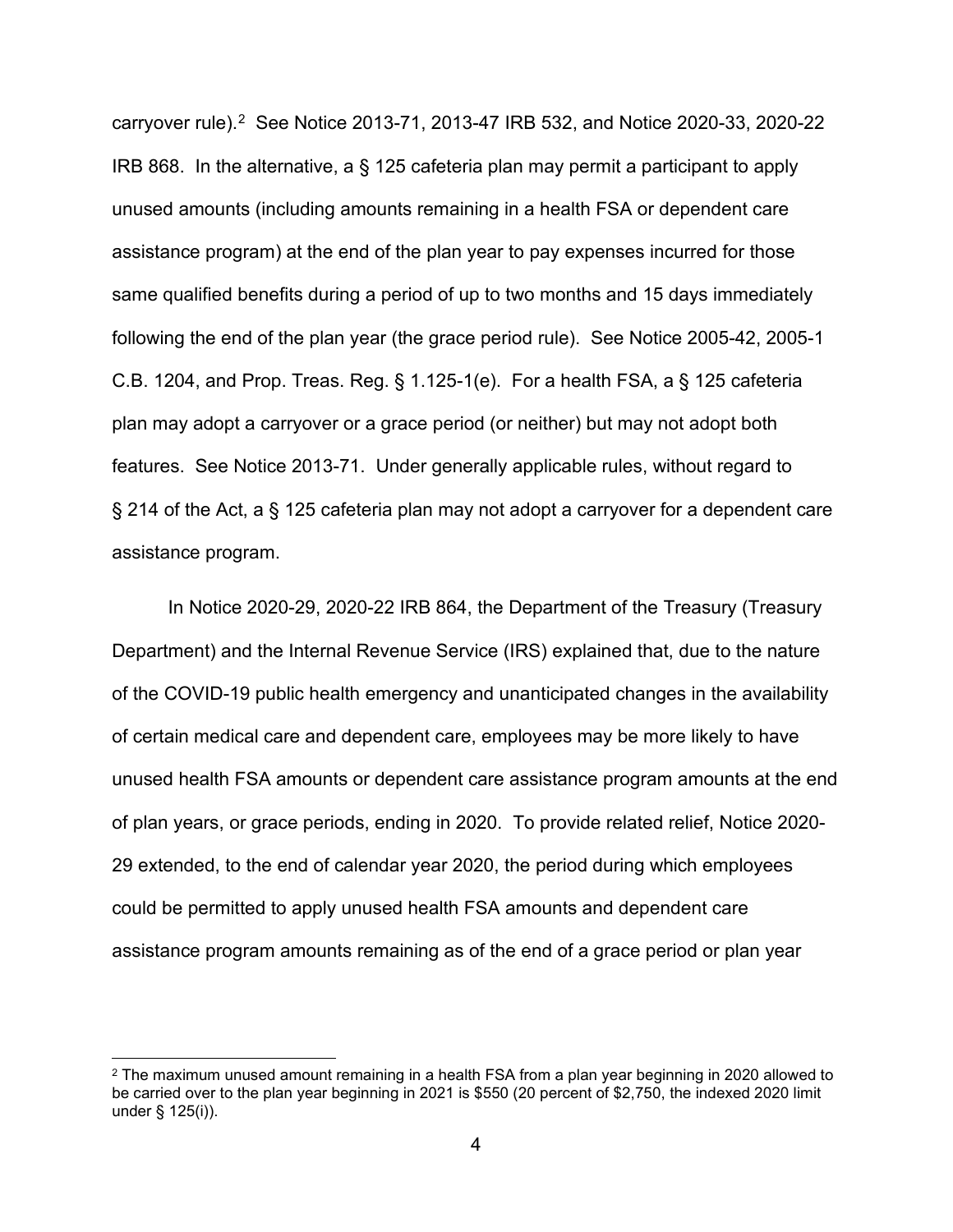ending in 2020 to pay or reimburse medical care expenses or dependent care expenses.

## **C. Impact of Health FSA Reimbursements on Eligibility to Contribute to an HSA**

Section 223 of the Code permits eligible individuals to establish and contribute to health savings accounts (HSAs). Pursuant to § 223(c)(1)(A), an eligible individual is, with respect to any month, any individual if (i) the individual is covered under a high deductible health plan (HDHP) as of the first day of the month, and (ii) the individual is not, while covered under an HDHP, covered under any health plan which is not an HDHP and which provides coverage for any benefit which is covered under the HDHP. An HDHP is a health plan that satisfies the minimum annual deductible requirement and maximum out-of-pocket expenses requirement under § 223(c)(2)(A). Coverage by a general purpose health FSA disqualifies an otherwise eligible individual from contributing to an HSA, although coverage by an HSA-compatible health FSA, such as a limited purpose health FSA or a post-deductible health FSA, would not do so.<sup>3</sup> See Rev. Rul. 2004-45, 2004-1 C.B. 971.

### **III. GUIDANCE RELATED TO SECTION 214 OF THE ACT**

**A. Section 214 Carryovers for Health FSAs and Dependent Care Assistance Programs**

<span id="page-4-0"></span><sup>3</sup> Notice 2005-86, 2005-49 IRB 1075, clarifies that coverage by a general purpose health FSA during a grace period is health coverage that disqualifies an otherwise eligible individual from contributing to an HSA during that period. However, Notice 2005-86 provides methods an employer can use to amend the health FSA for the grace period so it does not disqualify employees from contributing to an HSA during that period. For a more detailed discussion of these options, see section III.F. of this notice.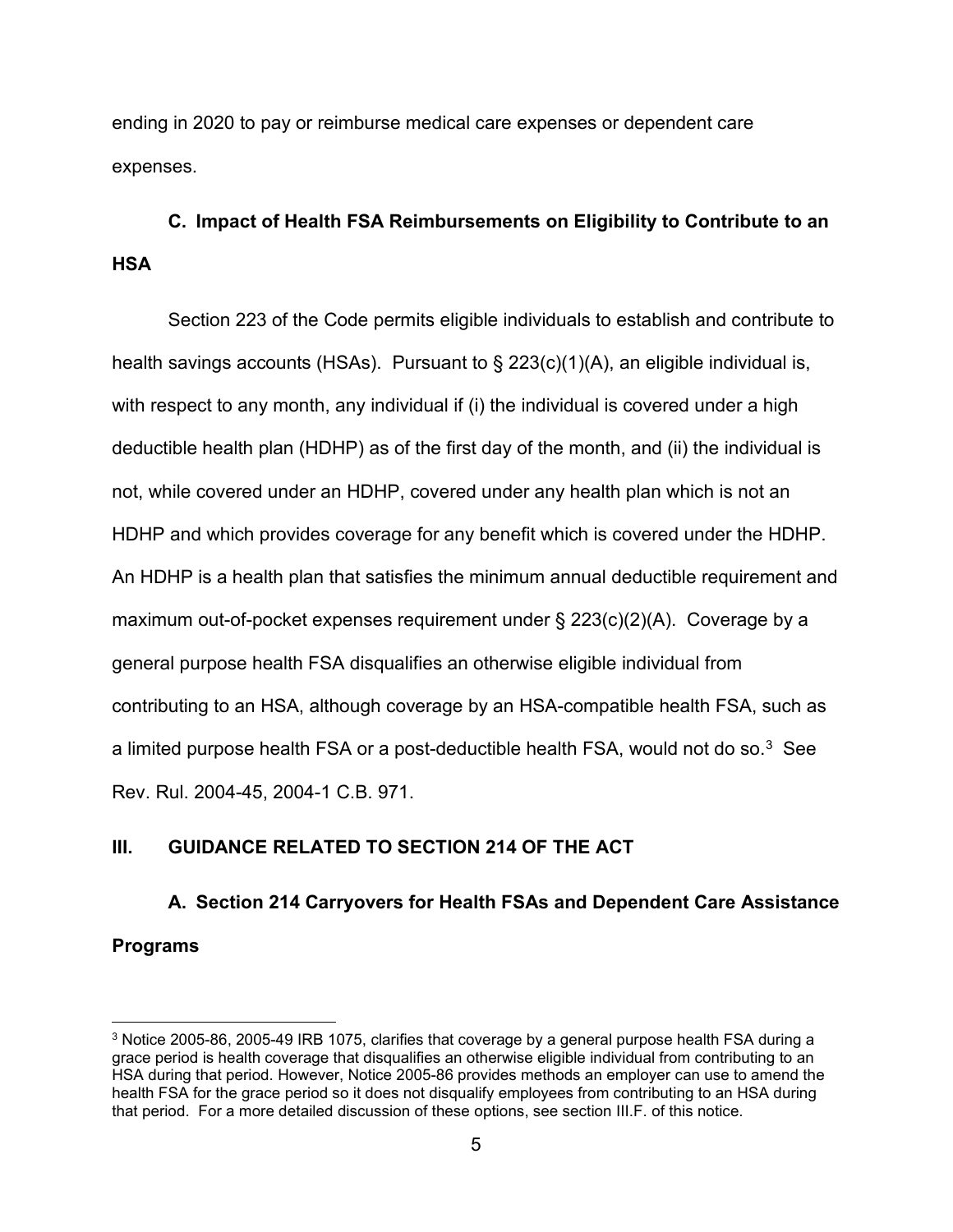Section 214 of the Act temporarily increases flexibility for a § 125 cafeteria plan to provide a carryover of unused amounts remaining in a health FSA or dependent care assistance program to pay or reimburse medical care expenses or dependent care expenses in a subsequent plan year.<sup>[4](#page-5-0)</sup> Specifically, § 214(a) of the Act provides that, for plan years ending in 2020, a plan that includes a health FSA or dependent care assistance program shall not fail to be treated as a cafeteria plan merely because the plan or arrangement permits participants to carry over (under rules similar to current rules for health FSAs) any unused benefits or contributions from that plan year to the plan year ending in 2021. Section 214(b) of the Act provides a similar rule for plan years ending in 2021, permitting the carryover of any unused benefits or contributions from that plan year to the plan year ending in 2022. (Collectively, the relief provided in § 214(a) and (b) of the Act related to carryovers is referred to in this notice as the § 214 carryover.) Thus, an employer, in its discretion, may amend one or more of its § 125 cafeteria plans to provide a carryover of all or part of the unused amounts remaining in

<span id="page-5-0"></span><sup>4</sup> Except as provided in § 214 of the Act, a § 125 cafeteria plan may not adopt a carryover for a dependent care assistance program.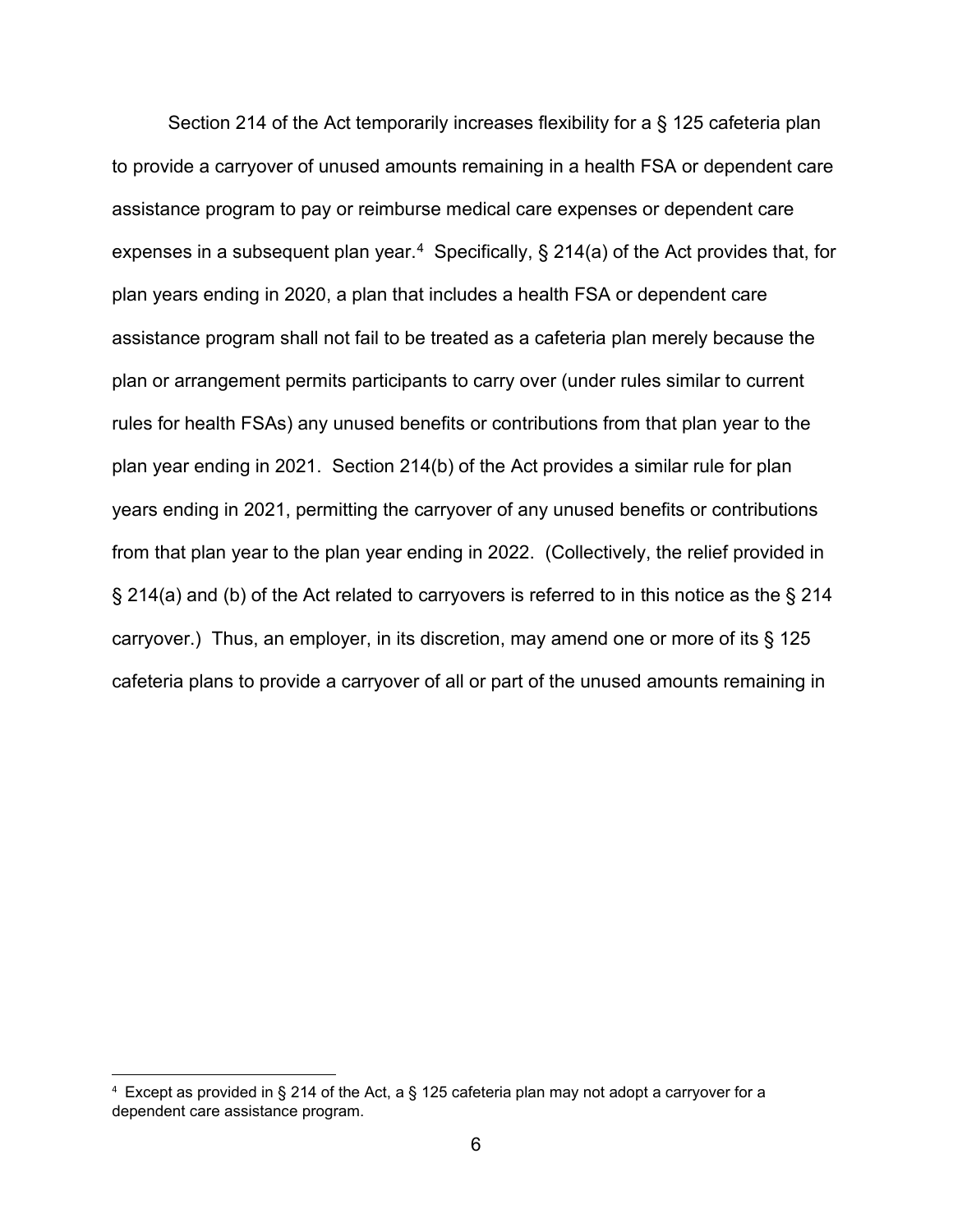a health FSA or a dependent care assistance program as of the end of a plan year ending in 2020 or 2021<sup>[5](#page-6-0)</sup> to the immediately subsequent plan year.<sup>6</sup>

For example, if an employer sponsored a calendar year § 125 cafeteria plan in 2020 with a health FSA that provides for a \$550 carryover, the employer may amend the plan to carry over the entire unused amount remaining in an employee's health FSA as of December 31, 2020, to the 2021 plan year (even if that amount exceeds \$550). The employer also may amend the plan to carry over the entire unused amount remaining in an employee's health FSA as of December 31, 2021, to the 2022 plan year. This relief applies to all health FSAs, including HSA-compatible health FSAs, and also applies to all dependent care assistance programs. However, health FSA amounts may be used only for medical care expenses, and dependent care assistance program amounts may be used only for dependent care expenses. The § 214 carryover is available to § 125 cafeteria plans that currently have a grace period or provide for a

<span id="page-6-0"></span><sup>5</sup> All amounts available on the last day of the 2020 or 2021 plan year are available to carry over, regardless of the source of the amounts. Thus, for example, a \$500 amount carried over from a 2019 calendar plan year to the 2020 calendar plan year that remains unused is available to be carried over to the 2021 calendar plan year, and a \$500 amount carried over from a 2019 non-calendar plan year to a 2020 non-calendar plan year that remains unused is available to be carried over to the 2021 non-calendar plan year. For employers with plan years or grace periods ending in 2020 that, pursuant to Notice 2020- 29, adopted the extended claims period until December 31, 2020, amounts made available during that extended claims period that remain unused as of December 31, 2020, are available to be carried over pursuant to § 214 of the Act. However, if a plan did not provide for a carryover for its 2019 plan year, the extension of the runout period to submit 2019 claims for health FSAs until after the COVID-19 emergency period pursuant to the joint notice of relief, Extension of Certain Timeframes for Employee Benefit Plans, Participants, and Beneficiaries Affected by the COVID-19 Outbreak, issued by the Treasury Department and the Department of Labor, under § 7508A(b) of the Code (85 FR 26351) does not otherwise permit the carryover of unused 2019 amounts to the 2020 plan year.

<span id="page-6-1"></span> $6$  An employer adopting the § 214 carryover may, in its discretion, require employees to enroll in the health FSA or dependent care assistance program with a minimum election amount to have access to the unused amounts from the prior plan year. See Q&A 24 of Notice 2015-87, 2015-52 IRB 889. If an employer adopts both the § 214 carryover from the 2020 calendar year to the 2021 plan year and the flexibility for mid-year election changes, and an employee later elects to participate in the health FSA or dependent care assistance program mid-year on a prospective basis, the § 214 carryover amount may be made available to reimburse employee expenses retroactive to January 1, 2021, as discussed in more detail in section III.E. of this notice.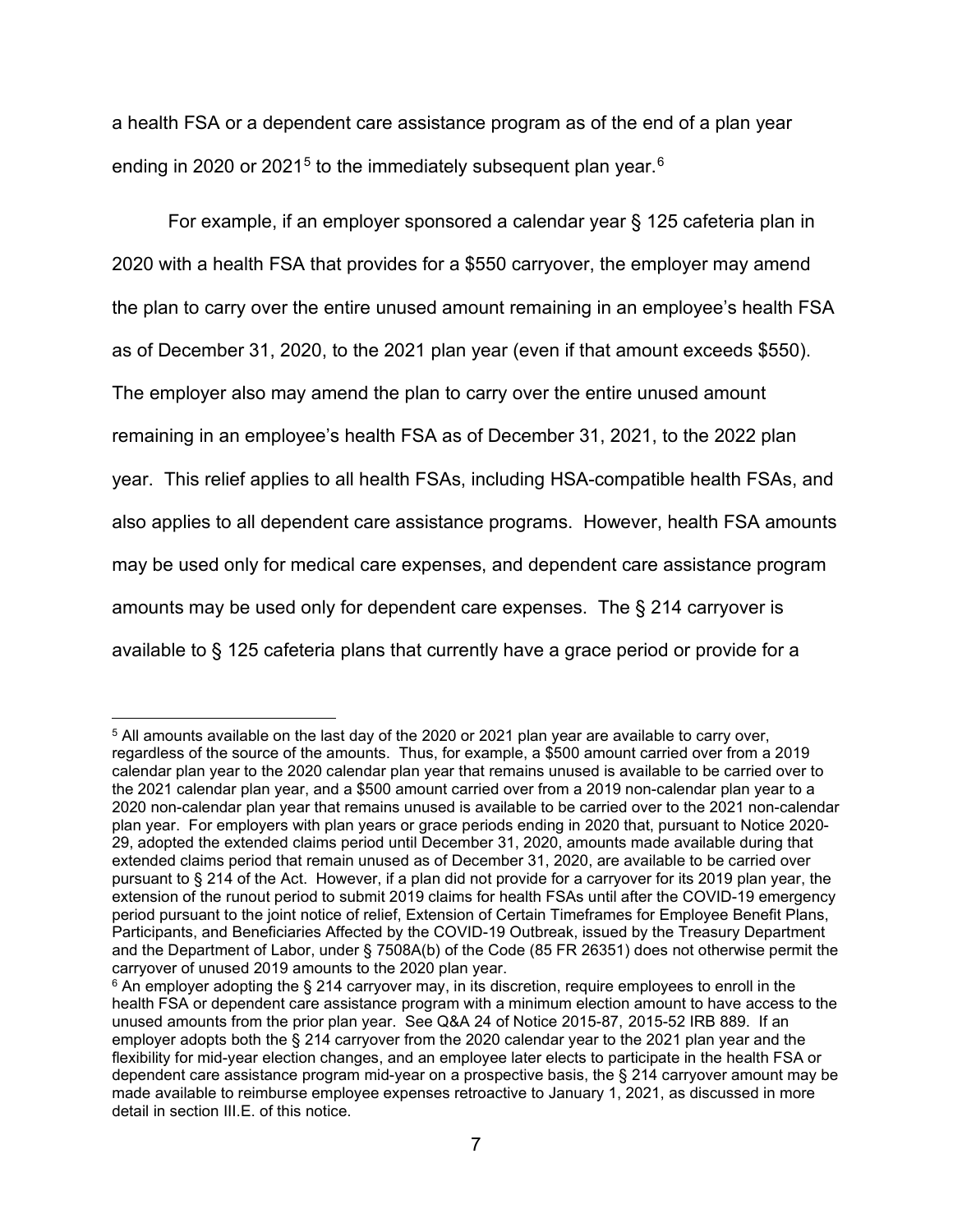carryover, as well as plans that currently do not have a grace period or provide for a carryover, notwithstanding Notice 2013-71, which otherwise continues in effect and provides that health FSAs can either adopt a grace period or provide for a carryover amount but cannot have both.<sup>7</sup> In addition, an employer may limit the carryover to an amount less than all unused amounts and may limit the carryover to apply only up to a specified date during the plan year.<sup>[8](#page-7-1)</sup>

For purposes of determining whether an eligible individual qualifies to make contributions to an HSA, the carryover of unused amounts to the 2021 plan year or the 2022 plan year is an extension of the coverage by a health plan that is not an HDHP (except in the case of an HSA-compatible health FSA, such as a limited purpose health FSA). Therefore, an individual is not eligible to make contributions to an HSA during a month in which the individual participates in a general purpose health FSA to which unused amounts are carried over pursuant to  $\S$  214 of the Act.<sup>[9](#page-7-2)</sup> See section III.F. of this notice for information regarding the conversion of a general purpose health FSA to an HSA-compatible health FSA to permit individuals with a health FSA carryover to qualify to make contributions to an HSA. Employers may also amend their plans to allow

<span id="page-7-1"></span> $8$  Amounts carried over or available during an extended period in accordance with § 214(c) of the Act are not taken into account in determining whether a health FSA satisfies the maximum benefit payable limit condition under the excepted benefits regulations (Treas. Reg. § 54.9831-1(c)(3)(v)). See Q&A 6 in FAQs About Affordable Care Act Implementation (Part XIX) (May 2, 2014), available at [https://www.dol.gov/sites/dolgov/files/EBSA/about-ebsa/our-activities/resource-center/faqs/aca-part](https://www.dol.gov/sites/dolgov/files/EBSA/about-ebsa/our-activities/resource-center/faqs/aca-part-xix.pdf)[xix.pdf.](https://www.dol.gov/sites/dolgov/files/EBSA/about-ebsa/our-activities/resource-center/faqs/aca-part-xix.pdf)

<span id="page-7-0"></span><sup>7</sup> For example, if a § 125 cafeteria plan provides for a carryover from the 2022 plan year to the 2023 plan year, the plan may not provide a grace period for the 2022 plan year.

<span id="page-7-2"></span><sup>&</sup>lt;sup>9</sup> An individual continues to participate in the general purpose health FSA for the entire coverage period of the health FSA, even if the health FSA's funds are exhausted before the end of the coverage period, subject to the special rule for health FSA grace periods under § 223(c)(1)(B)(iii)(l).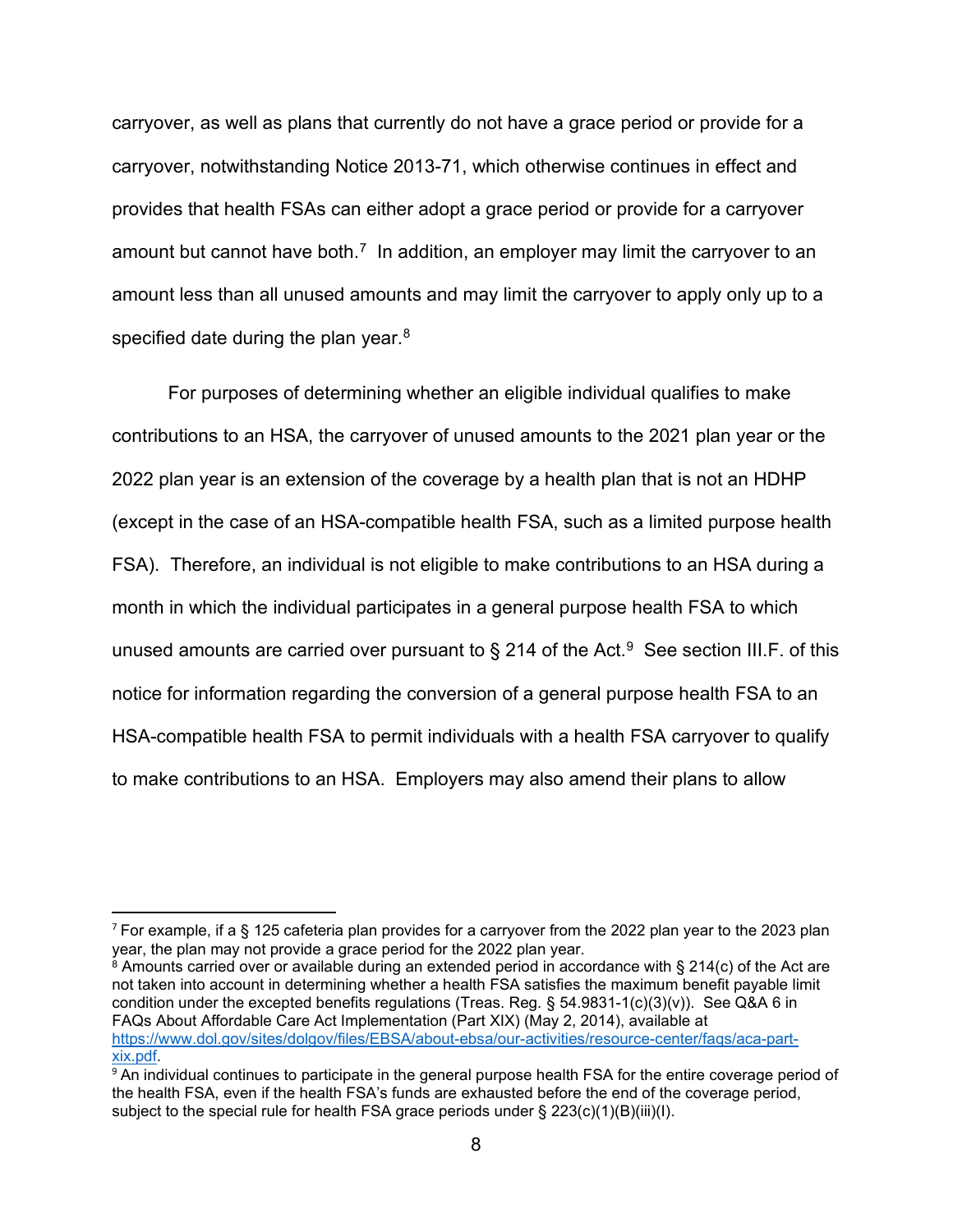employees, on an employee-by-employee basis, to opt out of the carryover to preserve their HSA eligibility.<sup>10</sup>

# **B. Extended Claims Periods for Health FSAs and Dependent Care Assistance Programs, and Post-Termination Reimbursements from Health FSAs**

Section 214 of the Act temporarily provides flexibility for a § 125 cafeteria plan to provide an extended period to apply unused amounts remaining in a health FSA or dependent care assistance program to pay or reimburse medical care expenses or dependent care expenses, respectively. Specifically, § 214(c)(1) of the Act provides that a plan that includes a health FSA or dependent care assistance program shall not fail to be treated as a cafeteria plan merely because the plan or arrangement extends the grace period for a plan year ending in 2020 or 2021 to 12 months after the end of that plan year, with respect to unused benefits or contributions remaining in a health FSA or a dependent care assistance program.

Thus, an employer, in its discretion, may amend one or more of its § 125 cafeteria plans to permit employees to apply any unused amounts remaining in a health FSA or a dependent care assistance program as of the end of a plan year ending in 2020 or 2021 to reimburse expenses incurred for the same qualified benefit (medical care or dependent care) up to 12 months after the end of the plan year. For example, if an employer sponsored a calendar year § 125 cafeteria plan in 2020 with a health FSA, the employer may amend the plan to permit employees to apply the entire unused

<span id="page-8-0"></span><sup>&</sup>lt;sup>10</sup> See Chief Counsel Advice memorandum 201413005 (Feb. 12, 2014), available at [https://www.irs.gov/pub/irs-wd/1413005.pdf.](https://www.irs.gov/pub/irs-wd/1413005.pdf)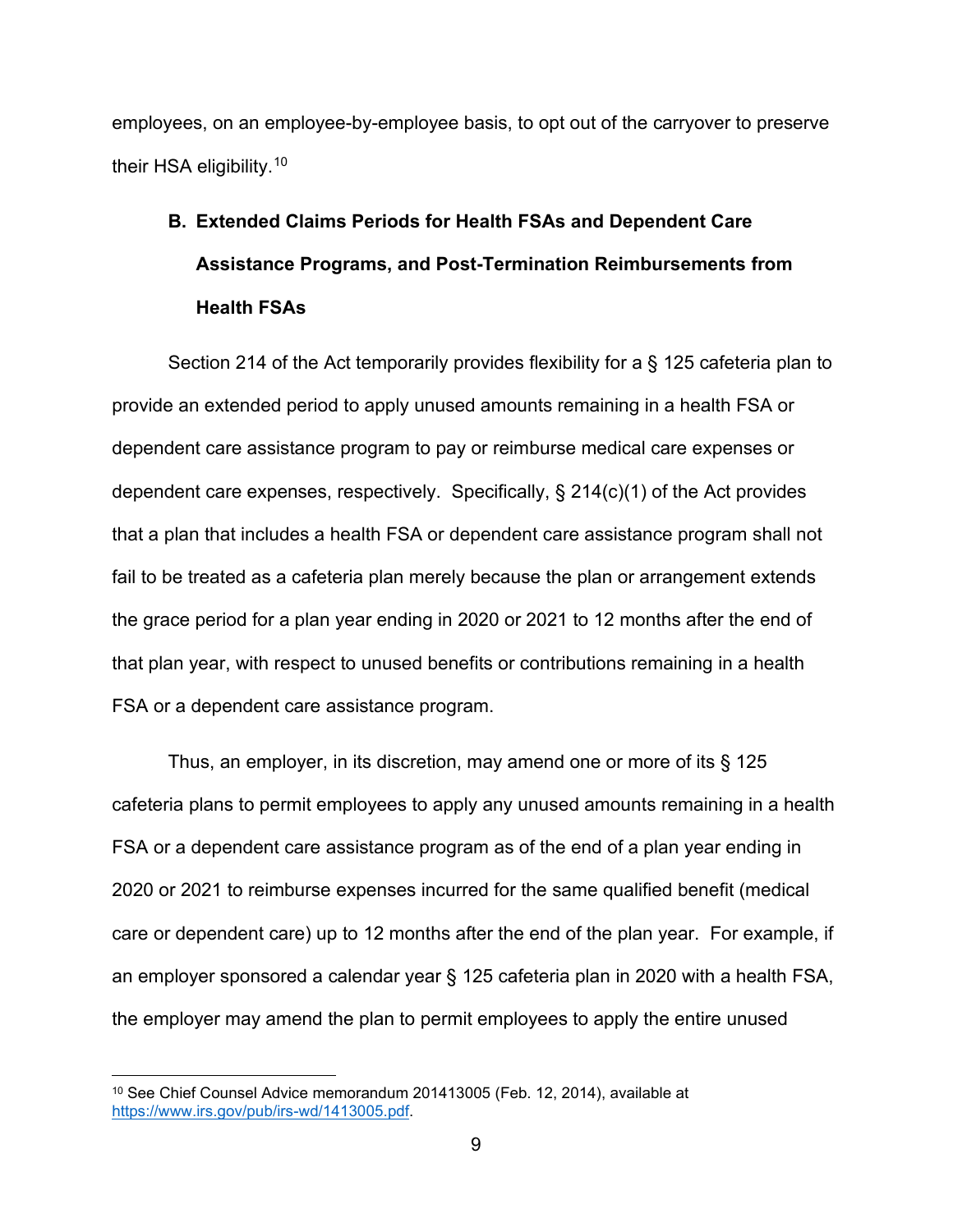amount remaining in their health FSAs as of December 31, 2020, to reimburse employees for medical care expenses incurred through December 31, 2021.

In addition,  $\S 214(c)(2)$  of the Act provides that a plan that includes a health FSA shall not fail to be treated as a cafeteria plan merely because the plan or arrangement allows (under rules similar to the rules applicable to dependent care assistance programs)[11](#page-9-0) an employee who ceases participation in the plan during calendar year 2020 or 2021 to continue to receive reimbursements from unused benefits or contributions through the end of the plan year in which participation ceased (including any grace period, taking into account any modification of a grace period permitted under § 214(c)(1) of the Act).

The relief provided under § 214(c) of the Act applies to all health FSAs, including HSA-compatible health FSAs. An employer may choose to adopt an extended period for incurring claims that is less than 12 months, and an employer may choose to adopt a period that ends before the end of the plan year, during which employees who have ceased participation in a plan may continue to receive reimbursements. The extension of time for incurring claims pursuant to  $\S 214(c)(1)$  of the Act is available to  $\S 125$ cafeteria plans that currently have a grace period or provide for a carryover, as well as plans that currently do not have a grace period or provide for a carryover, notwithstanding Notice 2013-71, which otherwise continues in effect and provides that health FSAs can either adopt a grace period or provide for a carryover amount but

<span id="page-9-0"></span><sup>&</sup>lt;sup>11</sup> See Prop. Treas. Reg. § 1.125-6(a)(4)(v), which provides that, at the employer's option, the written cafeteria plan may provide that dependent care expenses incurred after the date an employee ceases participation in the cafeteria plan (for example, after termination of employment) and through the last day of that plan year (or grace period immediately after that plan year) may be reimbursed from unused benefits, if all of the requirements of § 129 are satisfied.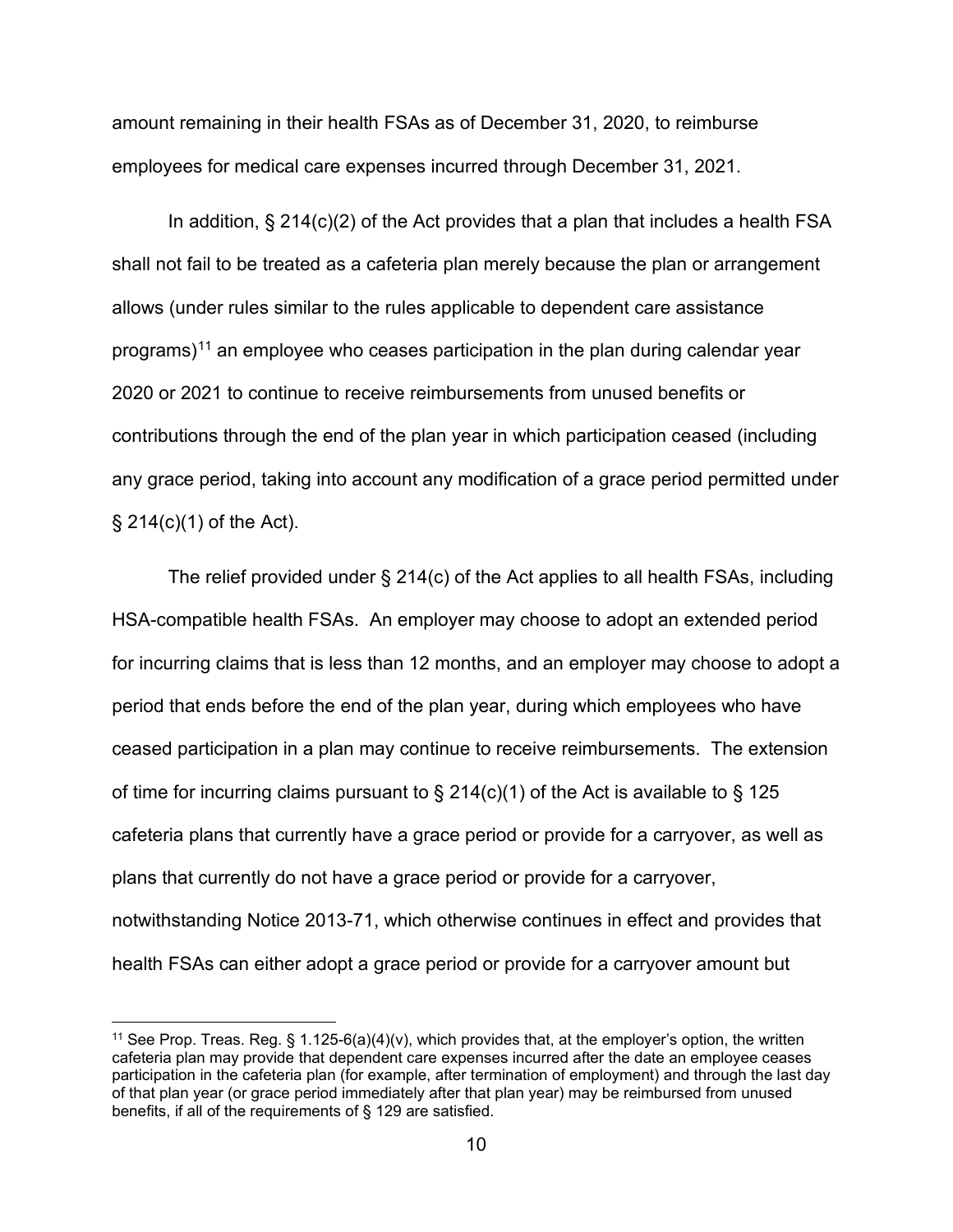cannot have both. Finally, health FSA amounts may be used only for medical care expenses, and dependent care assistance program amounts may be used only for dependent care expenses.

The extension of the period for incurring claims that may be reimbursed by a health FSA is an extension of the coverage by a health plan that is not an HDHP in determining whether an individual is eligible to make contributions to an HSA (except in the case of an HSA-compatible health FSA). Therefore, an individual is not eligible to make contributions to an HSA if the individual participates in a general purpose health FSA, including during any extended period in which the participant can incur claims pursuant to § 214(c) of the Act. This restriction on making contributions to an HSA if amounts remain available in a general purpose health FSA applies not only to current participants in the health FSA but also to individuals who remain eligible to incur claims but have ceased participation in the health FSA as the result of termination of employment, change in employment status, or a new election during calendar year 2020 or 2021. See section III.F. of this notice for information regarding the conversion of a general purpose health FSA to an HSA-compatible health FSA. Employers also are permitted to amend their plans to allow employees, on an employee-by-employee basis, to opt out of any extended period for incurring claims in plan years ending in 2021 and 2022, to preserve their HSA eligibility.

With respect to the extension of the period for incurring claims for an employee who ceases to be a participant, the employer, in its discretion, is permitted to limit the unused amounts in the health FSA to the amount of salary reduction contributions the employee had made from the beginning of the plan year in which the employee ceased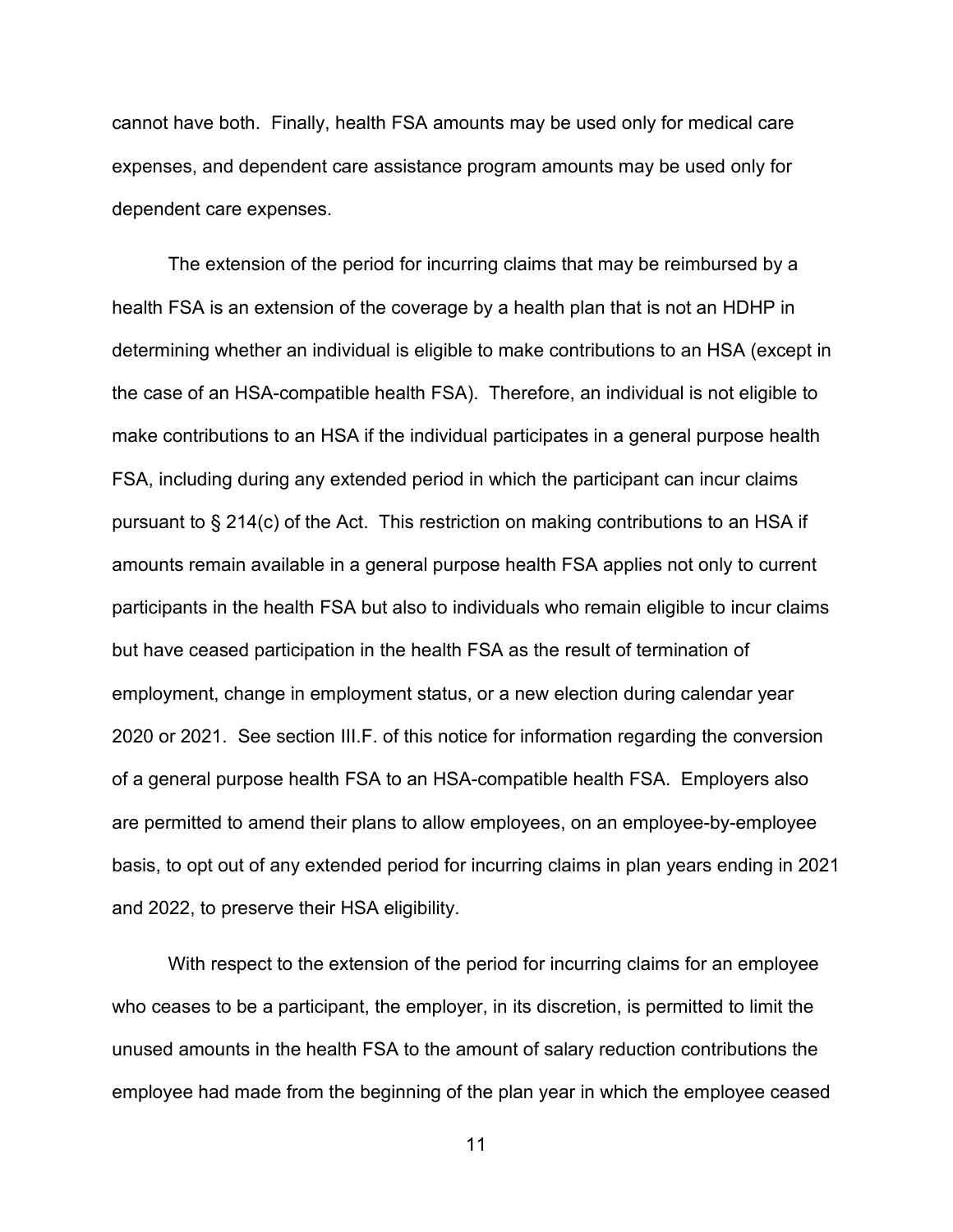to be a participant up to the date the employee ceased to be a participant. This option is available for an employee who ceases to be a participant as the result of termination of employment, change in employment status, or a new election during calendar year 2020 or 2021. Finally, the extension period is limited to the end of the plan year in which participation ceased (including any grace period, taking into account any modification of a grace period permitted under § 214(c)(1) of the Act).

## **C. Interaction of § 214 Carryovers and Extended Periods for Incurring Claims**

As a practical matter, in most cases the flexibility provided by the § 214 carryover and the extension of grace periods under  $\S 214(c)(1)$  of the Act provide the same relief, as both provisions allow all unused benefits remaining for plan years ending in 2020 and 2021 to be made available for the same benefit (medical care expenses or dependent care expenses) incurred in the immediately subsequent plan year ending in 2021 and 2022, respectively.<sup>12</sup> However, the relief available to employees may vary depending on whether an employer adopts either the extended grace period under § 214(c)(1) or the § 214 carryover, because the two types of relief interact differently with an extended period for incurring claims available under  $\S$  214(c)(2). An employer

<span id="page-11-0"></span><sup>&</sup>lt;sup>12</sup> Notice 2005-42 provides that unused amounts available during a grace period are forfeited at the end of the grace period; however, that is a function of the grace period being limited to 2½ months. Thus, under the rules providing for a 2½ month grace period, unused amounts from year 1 available during a grace period in year 2 are no longer available at the end of year 2 and cannot be made available for any subsequent grace period in year 3. In contrast, because § 214(c) of the Act provides for a 12-month grace period, it is possible that some or all of the unused amounts available in a grace period at the beginning of a plan year will remain available at the end of that plan year, in which case they may be made available in the next grace period. Specifically, amounts available on the last day of a plan year due to a 12-month grace period adopted pursuant to § 214(c) are not required to be forfeited, and the plan terms may allow the unused amounts to be made available for expenses incurred during a grace period in the following plan year.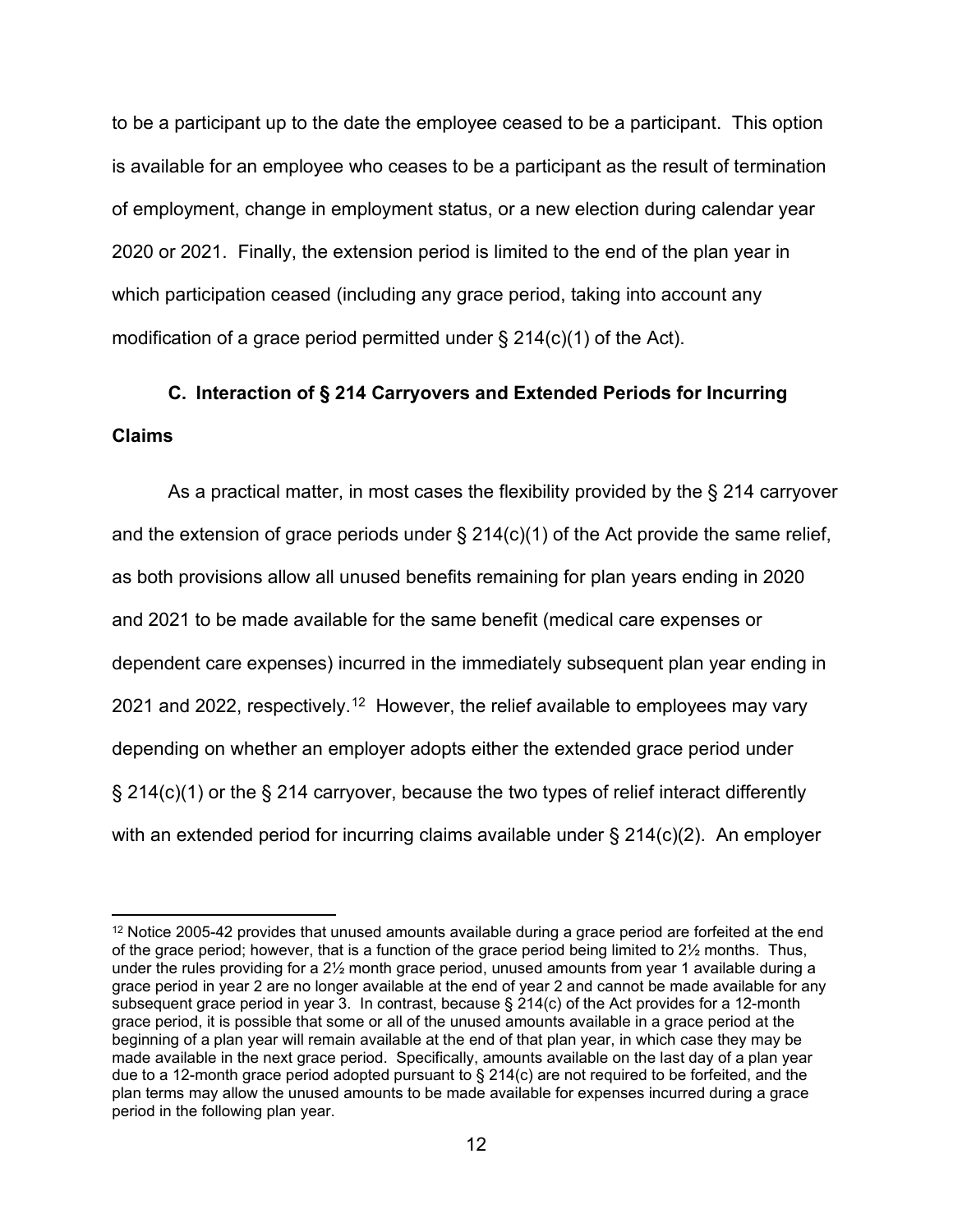that adopts a grace period under  $\S 214(c)(1)$  may also allow employees who have ceased participation in a plan in an earlier plan year to further extend a period for incurring claims until the end of the subsequent plan year under  $\S 214(c)(2)$ , but this additional extended period for incurring claims is not available for employees who ceased participation in the earlier plan year and whose employers have adopted the  $\S$  214 carryover instead. Therefore, consistent with current guidance,  $13$  an employer may not amend its plan to adopt both the § 214 carryover and the extended grace period under § 214(c)(1) for a particular plan year for a particular health FSA or dependent care assistance program, and an amendment must specify which option is adopted for the applicable plan years.<sup>14</sup> See section III.H. of this notice for information regarding plan amendments. Subject to the nondiscrimination rules under §§ 125 and 129, an employer is permitted to adopt this relief for some, but not all, health FSA or dependent care assistance program participants.[15](#page-12-2) Amounts carried over or available during an extended claims period will not be taken into account for purposes of the nondiscrimination rules applicable to § 125 cafeteria plans and to dependent care assistance programs under § 129.

The otherwise applicable rules regarding carryovers and grace periods will apply for plan years ending in or after 2022. For a plan that provides for a grace period for the

<span id="page-12-0"></span><sup>13</sup> See Notice 2013-71.

<span id="page-12-1"></span><sup>&</sup>lt;sup>14</sup> Note that, if an employer adopts a plan amendment pursuant to § 214 of the Act and this notice that provides that the amendment supersedes normal operations for the duration of the period for which the plan adopts the relief, an employer is not required to also delete an existing plan provision that provides for a \$550 carryover or a 2½ month grace period.

<span id="page-12-2"></span><sup>15</sup> An employer also may choose to adopt one type of relief, or no relief, under § 214 of the Act for a health FSA and a different type of relief, or no relief, for a dependent care assistance program. An employer that offers multiple health FSAs or dependent care assistance programs may also adopt differing relief for each particular health FSA or dependent care assistance program.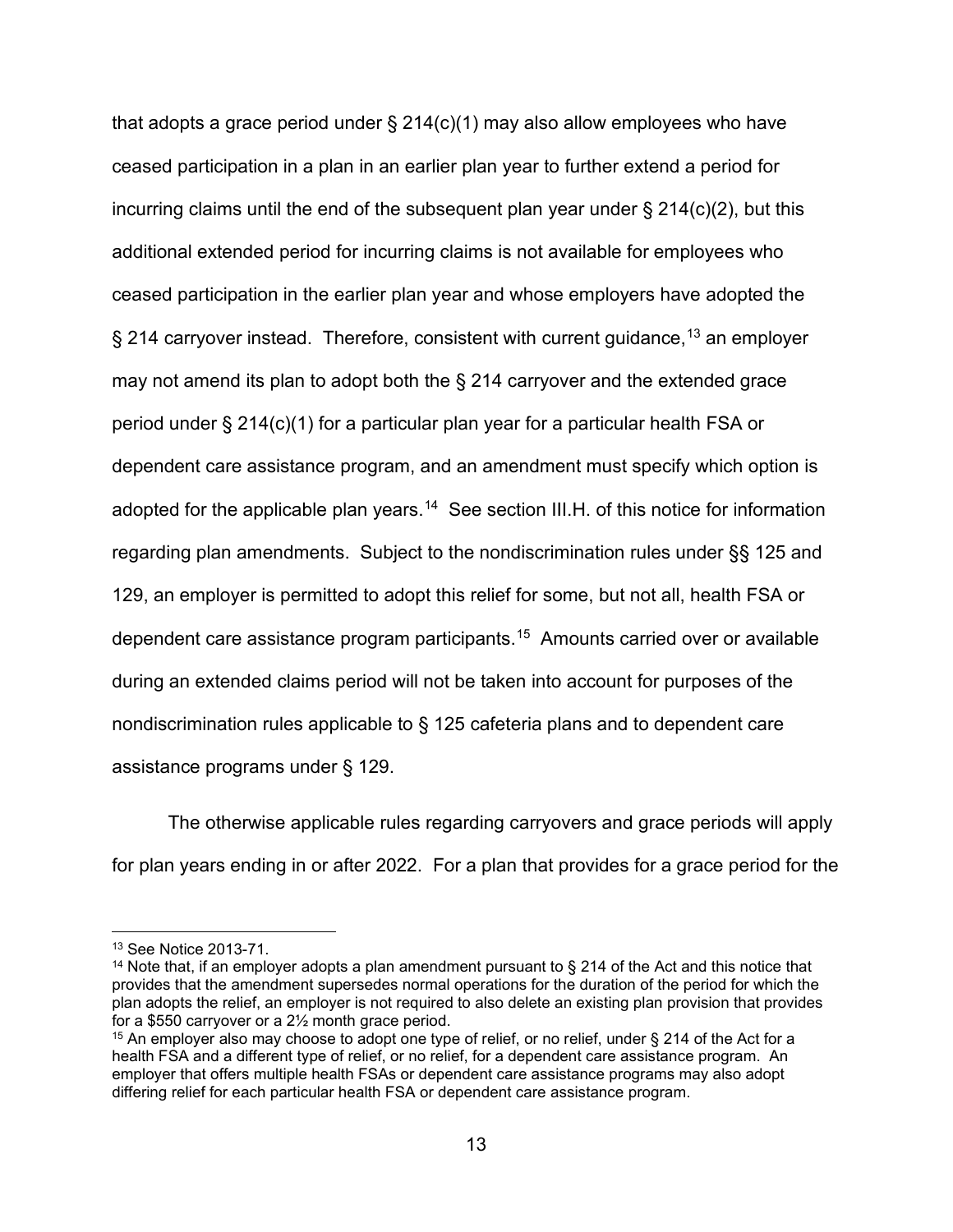plan year ending in 2022, the grace period would allow a participant to use all unused amounts remaining at the end of the plan year ending in 2022 for expenses incurred during the first two and one-half months of the plan year ending in 2023. For a plan that provides for a carryover for the plan year ending in 2022, the carryover would allow the participant to use up to \$550 (or, if greater, 20 percent of the indexed contribution limit under § 125(i)) of unused amounts remaining at the end of the 2022 plan year for expenses incurred during any month of the plan year ending in 2023. In accordance with the otherwise applicable rules, for plan years ending in or after 2022, the carryover is available only for a health FSA and is not available for a dependent care assistance program. The following examples illustrate the application of these rules and assume that the applicable carryover limit continues to be \$550 for all relevant periods:

**Example 1.** Employer provides a health FSA under a calendar year § 125 cafeteria plan that allows a \$550 carryover from one plan year to the next. Pursuant to § 214 of the Act, Employer amends the plan to adopt a 12-month temporary extended period for incurring claims with respect to the 2020 plan year, allowing for claims incurred on or after January 1, 2021, but prior to January 1, 2022, to be paid with amounts remaining from the 2020 plan year.

As of December 31, 2020, Employee A has a remaining balance of \$2,000 in a health FSA for the 2020 plan year. For the 2021 plan year, Employee A elects to contribute \$2,000 to a health FSA. Between January 1, 2021 and December 31, 2021, Employee A incurs \$3,300 in medical care expenses. The health FSA may reimburse Employee A \$3,300, leaving \$700 in the health FSA as of December 31, 2021.

Pursuant to § 214 of the Act, Employer amends the plan to adopt the temporary extended period for incurring claims with respect to the 2021 plan year, allowing for claims incurred on or after January 1, 2022, but prior to January 1, 2023, to be paid with amounts remaining at the end of the 2021 plan year. For the 2022 plan year, Employee A elects to contribute \$1,500 to a health FSA. Between January 1, 2022, and December 31, 2022, Employee A incurs \$1,200 in medical care expenses. The health FSA may reimburse Employee A \$1,200, leaving \$1,000 in the health FSA as of December 31, 2022. Under the plan terms that provide for a \$550 carryover from the 2022 plan year to the 2023 plan year, Employee A is allowed to use \$550 of the remaining \$1,000 in the health FSA during the 2023 plan year to reimburse expenses incurred on or after January 1, 2023, and before January 1, 2024. The \$450 remaining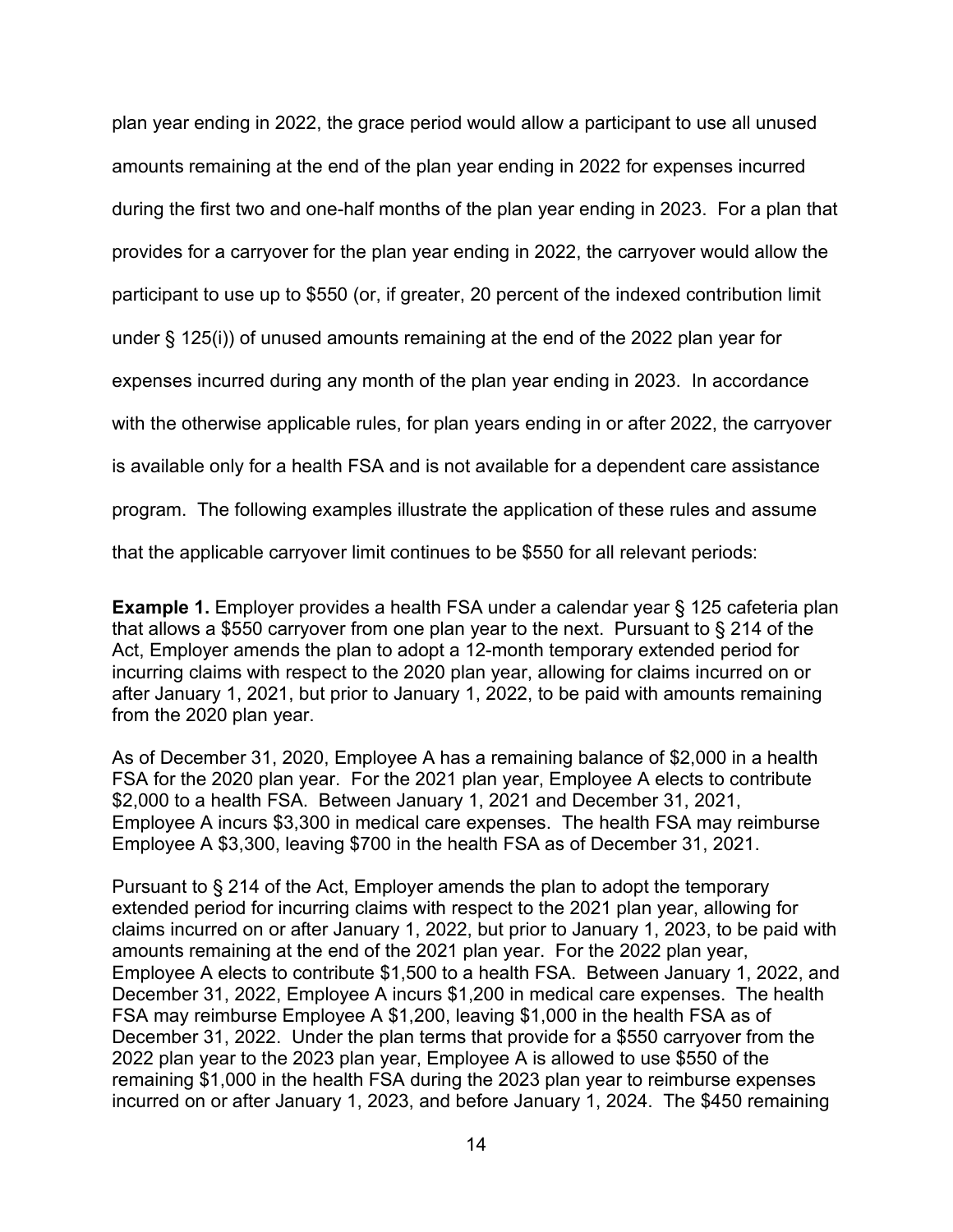as of December 31, 2022, is forfeited. A 2½ month grace period is not available for the plan year ending December 31, 2023, because the plan provides for a carryover.

**Example 2.** Employer provides a health FSA under a non-calendar year (July 1 to June 30) § 125 cafeteria plan that allows a \$550 carryover from one plan year to the next. Pursuant to § 214 of the Act, Employer amends the plan to adopt a 12-month temporary extended period for incurring claims with respect to the 2020 plan year, allowing claims incurred on or after July 1, 2021, but prior to July 1, 2022, to be paid with amounts from the 2020 plan year (which ends on June 30, 2021).

For the 2020 plan year, Employee B elects to contribute \$1,800 to a health FSA. As of June 30, 2021, Employee B has a remaining balance in the health FSA for the 2020 plan year of \$1,800. For the 2021 plan year, Employee B elects to contribute \$1,000 to a health FSA. Between July 1, 2021, and June 30, 2022, Employee B incurs \$2,000 in medical care expenses. The health FSA may reimburse Employee B \$2,000, leaving \$800 in the health FSA as of June 30, 2022. Under the plan terms that provide for a carryover, Employee B is allowed to use \$550 of the remaining \$800 in the health FSA during the 2022 plan year to reimburse expenses incurred on or after July 1, 2022, but prior to July 1, 2023. The \$250 remaining as of June 30, 2022, is forfeited. A 2½ month grace period is not available for the plan year ending June 30, 2022, because the plan provides for a carryover.

**Example 3.** Employer provides a dependent care assistance program under a calendar year § 125 cafeteria plan. Pursuant to § 214 of the Act, Employer amends the plan to adopt a 12-month temporary extended period for incurring claims with respect to the 2020 plan year, allowing for claims incurred on or after January 1, 2021, but prior to January 1, 2022, to be paid with amounts remaining from the 2020 plan year.

As of December 31, 2020, Employee C has a remaining balance of \$4,000 in a dependent care assistance program for the 2020 plan year. For the 2021 plan year, Employee C elects to contribute \$3,000 to a dependent care assistance program. Between January 1, 2021, and December 31, 2021, Employee C incurs \$6,000 in dependent care expenses. The dependent care assistance program may reimburse Employee C \$6,000, leaving \$1,000 in the dependent care assistance program as of December 31, 2021.

Pursuant to § 214 of the Act, Employer amends the plan to adopt a 12-month temporary extended period for incurring claims with respect to the 2021 plan year, allowing for claims incurred on or after January 1, 2022, but prior to January 1, 2023, to be paid with amounts remaining at the end of the 2021 plan year. For the 2022 plan year, Employee C elects to contribute \$2,000 to a dependent care assistance program. Between January 1, 2022, and December 31, 2022, Employee C incurs \$2,800 in dependent care expenses. The dependent care assistance program may reimburse Employee C \$2,800, leaving \$200 in the dependent care assistance program as of December 31, 2022. A carryover is not available for a dependent care assistance program from the 2022 plan year to the 2023 plan year. Employer adopts a 2½ month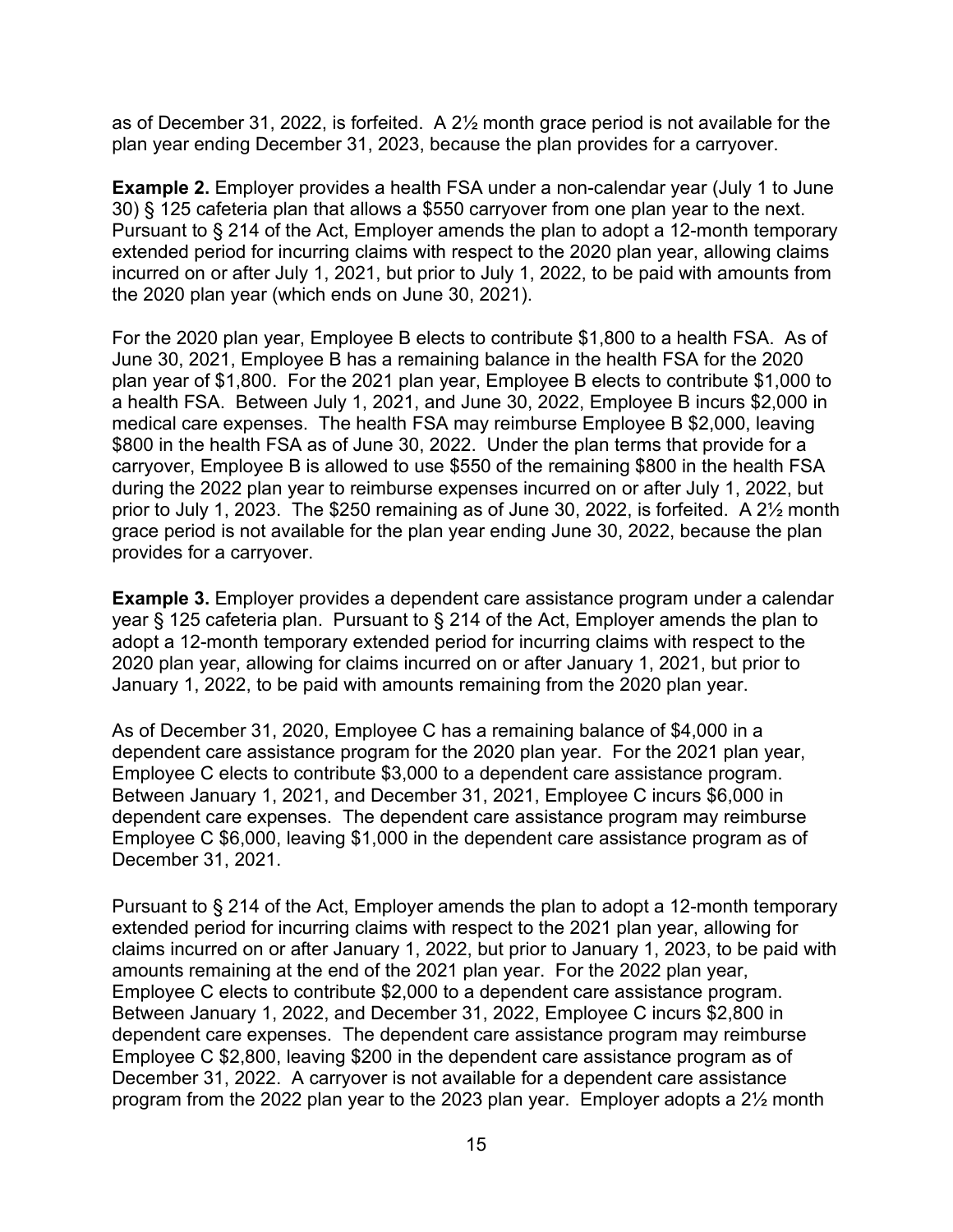grace period for the 2022 plan year, during which the \$200 remaining as of December 31, 2022, may be applied to reimburse dependent care expenses incurred during the grace period.

## **D. Special Age Limit Relief Applicable to Carryover Relief for Dependent Care Assistance Programs**

Section 214(d)(1) of the Act provides that in the case of certain employees, § 21(b)(1)(A) of the Code shall be applied by substituting ''age 14'' for ''age 13'' for purposes of determining the dependent care assistance which may be paid or reimbursed during (A) the last plan year with respect to which the end of the regular enrollment period for such plan year was on or before January 31, 2020, and (B) in the case of an employee who has an unused balance in a dependent care assistance program for such plan year (determined as of the close of the last day on which, under the terms of the plan, claims for reimbursement may be made with respect to such plan year), the subsequent plan year.<sup>[16](#page-15-0)</sup> Regarding the subsequent plan year, § 214(d)(2) of the Act provides that § 214(d)(1) shall only apply to so much of the amounts paid for dependent care assistance with respect to the dependents referred to in  $\S 214(d)(3)(B)(ii)$  as does not exceed the unused balance described in  $\S 214(d)(3)(B)(ii)$ .

Only certain employees are eligible for this relief. Section 214(d)(3) of the Act provides that, for purposes of this relief, the term ''eligible employee'' means any

<span id="page-15-0"></span> $16$  Section 129(a) generally excludes from an employee's gross income amounts paid or incurred by the employer for "dependent care assistance" provided to the employee if the assistance is furnished pursuant to a dependent care assistance program. Section 129(e) provides that "dependent care assistance" means the payment of, or provision of, those services, which if paid for by the employee would be considered employment-related services under § 21(b)(2). Generally, and assuming the requirements of §§ 21 and 129 otherwise are satisfied, "dependent care assistance" includes expenses incurred for the care of a dependent child who is under age 13 that enable an employee to be gainfully employed.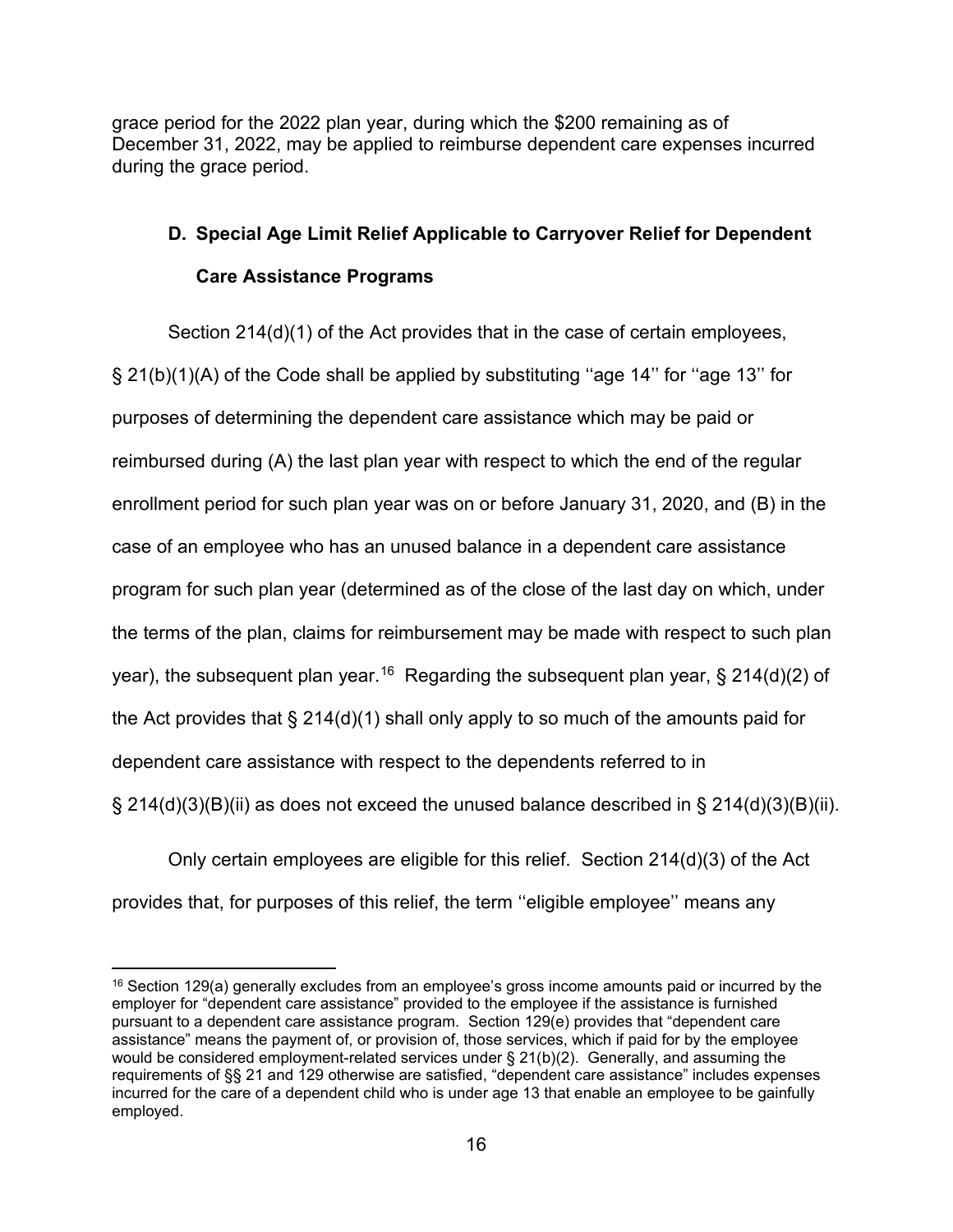employee who (A) is enrolled in a dependent care assistance program for the last plan year with respect to which the end of the regular enrollment period for the plan year was on or before January 31, 2020, and (B) has one or more dependents (as defined in § 152(a)(1) of the Code) who attain the age of 13 either (i) during that plan year, or (ii) in the case of an employee who (after the application of § 214 of the Act) has unused dependent care amounts for that plan year (determined as of the close of the last day on which, under the terms of the plan, claims for reimbursement may be made with respect to that plan year), during the subsequent plan year. Thus, an employer, in its discretion, may amend one or more of its  $\S$  125 cafeteria plans<sup>[17](#page-16-0)</sup> in accordance with  $\S$  214(d) of the Act.<sup>[18](#page-16-1)</sup>

This special age limit relief for certain dependents is separate from the general carryover and extended claims periods relief available under  $\S 214(a)$ , (b) and (c) of the Act. An employer that adopts the special age limit relief provided in  $\S$  214(d)(3)(B)(ii) of the Act is *not* required to adopt the carryover provided in § 214(a) of the Act or an extended period for incurring claims (for example, the relief provided in § 214(c)(1) of the Act) in order to adopt the special age limit relief. Thus, an employer, in its discretion, may amend one or more of its § 125 cafeteria plans to adopt any or all of the relief provided in § 214 of the Act, and an employer that adopts any or all of the relief provided in § 214(a), (b) and (c) of the Act is not required to adopt the special age limit relief provided in § 214(d) of the Act, and vice-versa.

<span id="page-16-0"></span><sup>&</sup>lt;sup>17</sup> References in this notice to amendments to  $\S$  125 cafeteria plans include any necessary amendments to plans under § 129, as applicable.

<span id="page-16-1"></span> $18$  Without regard to § 214 of the Act, employers are permitted to limit reimbursable expenses to expenses incurred for the care of a dependent child who is under age 13 or who is under a specified age that is less than age 13.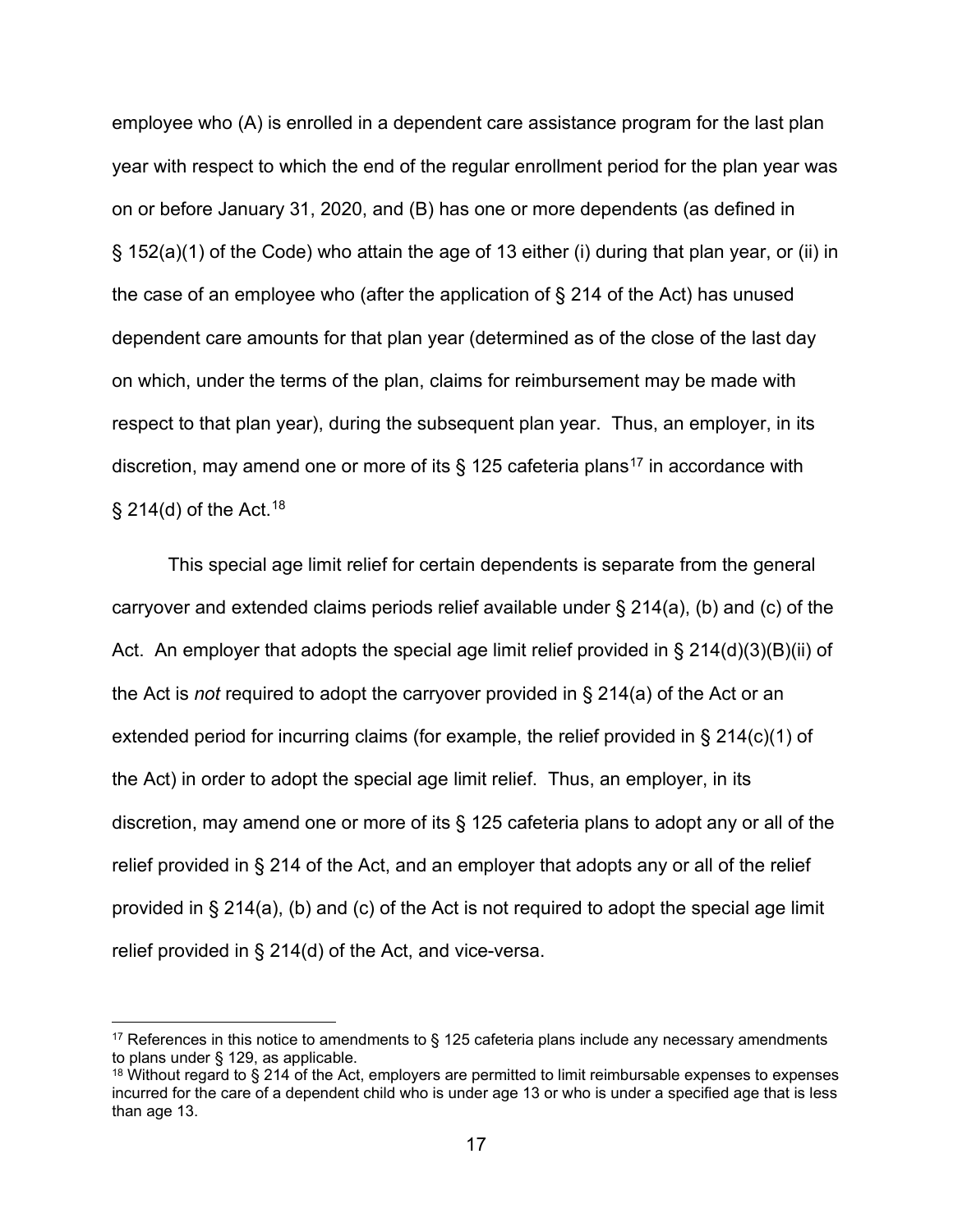If an employer sponsors a § 125 cafeteria plan with a dependent care assistance program and amends the plan to substitute "under age 14" for "under age 13" for purposes of determining the dependent care assistance expenses that may be paid or reimbursed, then all amounts from the most recent plan year with respect to which the end of the regular enrollment period was on or before January 31, 2020, may be applied to dependent care expenses for a dependent who attained age 13 during that plan year. In addition, employers may allow employees to carry over all unused amounts from that plan year (the first plan year) to reimburse dependent care expenses during the subsequent plan year for a dependent that attained age 13 during the first plan year (until that dependent attains age 14) and for a dependent who attains age 13 during the subsequent plan year. This special age limit relief for dependent care assistance programs does not apply to any unused amounts carried over from the subsequent plan year. This special age limit relief rule also does not permit an employer to reimburse expenses for a child who is age 14 years or older.

**Example 1.** Employer provides a dependent care assistance program under a § 125 cafeteria plan with a non-calendar plan year. The regular enrollment period for the 2020 plan year (March 1, 2020, through February 28, 2021) ended on January 31, 2020. Employee elected to enroll in the dependent care assistance program for the 2020 plan year, electing to contribute the maximum \$5,000 allowed. Employee's Dependent turns age 13 on February 1, 2021. As of January 31, 2021, Employee has incurred no qualifying expenses for the 2020 plan year. However, Employee anticipates incurring dependent care expenses during February 2021, which is during the 2020 plan year.

Employer amends its § 125 cafeteria plan by substituting "under age 14" for "under age 13" for the 2020 and 2021 plan years, making that change applicable to all amounts permitted under § 214(d) of the Act, and does not adopt any other relief provided by § 214 of the Act. Employee incurs \$5,000 in dependent care expenses in February 2021 for Dependent, who at that time is age 13. The \$5,000 in dependent care expenses may be reimbursed by the dependent care assistance program for the 2020 plan year.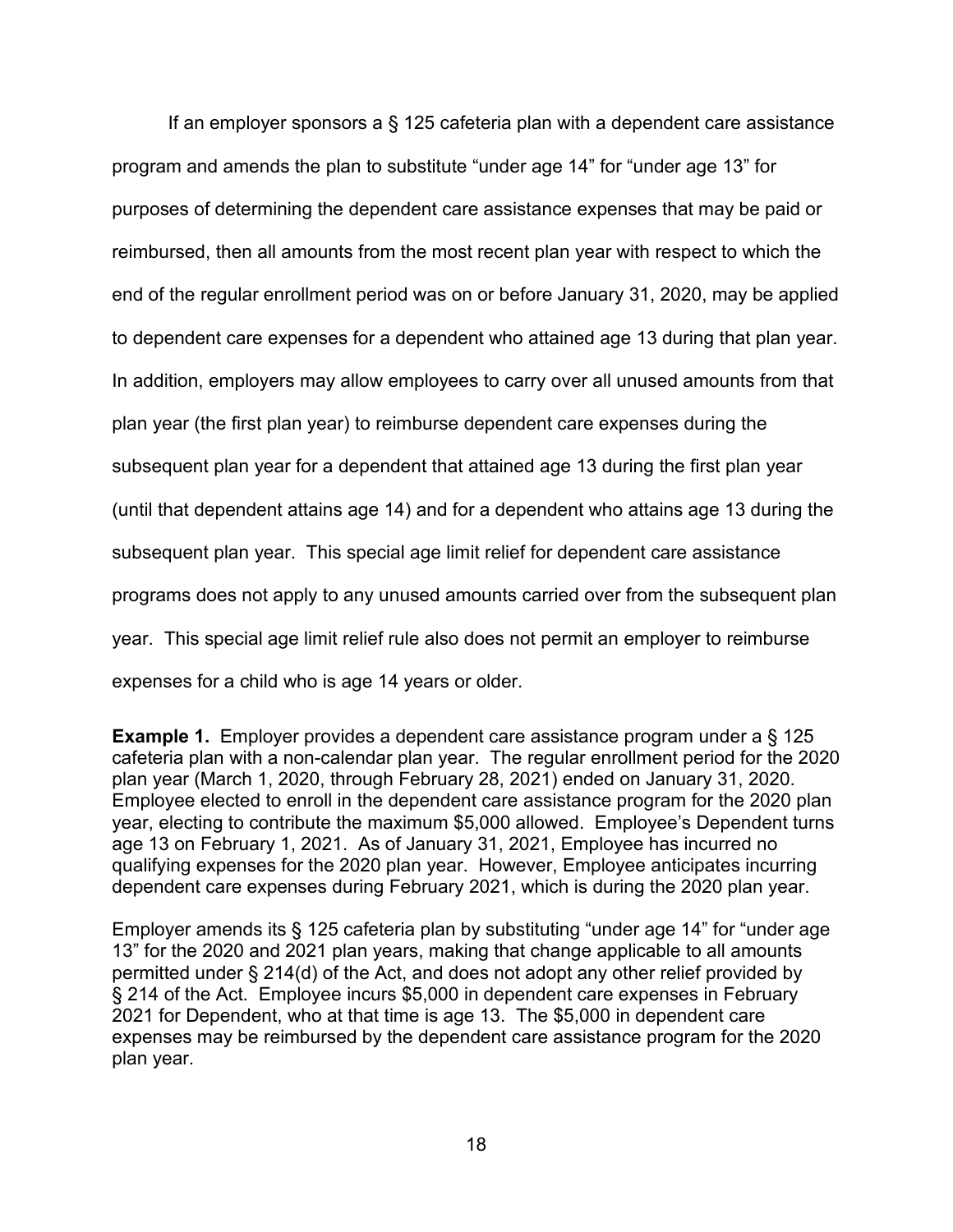**Example 2.** Employer provides a dependent care assistance program under a § 125 cafeteria plan with a non-calendar plan year. The regular enrollment period for the 2020 plan year (March 1, 2020, through February 28, 2021) ended on January 31, 2020. Employee elected to enroll in the dependent care assistance program for the 2020 plan year, electing to contribute \$4,000. Employee's Dependent turns age 13 on February 1, 2021. As of January 31, 2021, Employee has incurred no qualifying expenses for the 2020 plan year. However, Employee anticipates incurring dependent care expenses during the summer of 2021, which is during the 2021 plan year.

Employer amends its § 125 cafeteria plan to adopt the relief provided by § 214(d) of the Act by substituting "under age 14" for "under age 13" for the 2020 and 2021 plan years, making that change applicable to all amounts permitted under § 214(d) of the Act. Employer allows employees until the end of the next plan year to incur claims and does not adopt any other relief provided by § 214 of the Act. Employee elects to contribute \$500 for the 2021 plan year. Employee incurs \$4,200 in dependent care expenses from June through August 2021 for Dependent, who during that time is age 13. For the 2021 plan year (March 1, 2021, through February 28, 2022), \$4,000 of the \$4,200 in dependent care expenses may be reimbursed by the dependent care assistance program for Dependent. (\$4,000 is the unused amount from the 2020 plan year that may be applied to reimburse dependent care expenses during the subsequent plan year for a dependent that attained age 13 during the preceding plan year, until that dependent attains age 14, so the remaining \$200 in dependent care expenses for Dependent may not be reimbursed.) Employee does not incur any other dependent care expenses during the 2021 plan year. The \$500 remaining in the dependent care assistance program as of February 28, 2022, is forfeited.

### **E. Elections Under a § 125 Cafeteria Plan**

Section 214 of the Act provides that § 125 cafeteria plans may permit employees to make prospective mid-year election changes for health FSAs and dependent care assistance programs for plan years ending in 2021. Specifically, § 214(e) of the Act provides that for plan years ending in 2021, a plan that includes a health FSA or dependent care assistance program shall not fail to be treated as a cafeteria plan merely because the plan or arrangement allows an employee to make an election to modify prospectively the amount (but not in excess of any applicable dollar limitation) of the employee's contributions to the arrangement (without regard to any change in status). Thus, an employer, in its discretion, may amend one or more of its § 125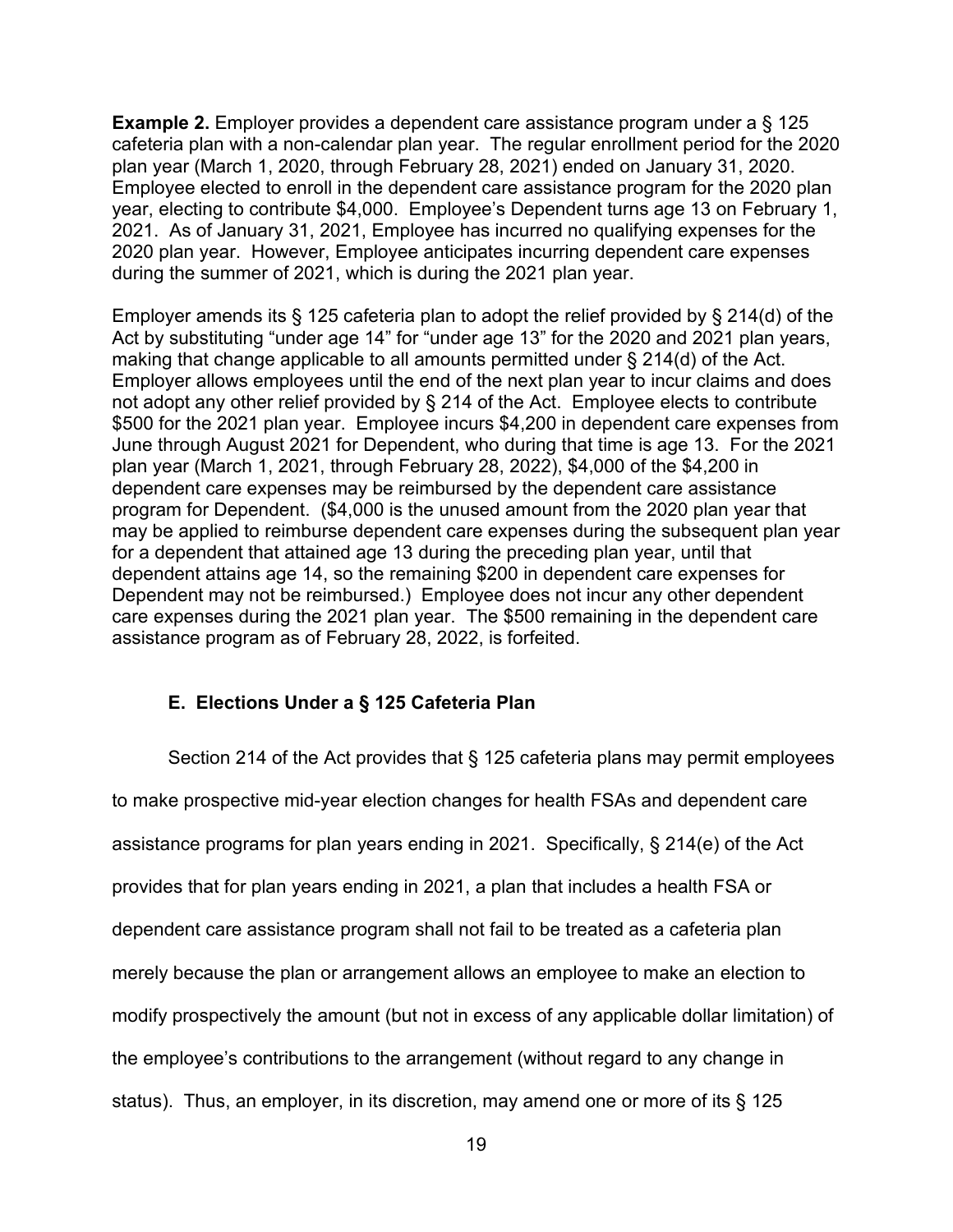cafeteria plans to allow each employee who is eligible to make salary reduction contributions under the plan to make prospective election changes for plan years ending in 2021 regarding a health FSA or dependent care assistance program, regardless of whether the basis for the election change satisfies the criteria set forth in Treas. Reg. § 1.125-4. In particular, subject to the limitations discussed later in this section, an employer may amend one or more of its § 125 cafeteria plans to allow employees, on a prospective basis, to (1) revoke an election, make one or more elections, or increase or decrease an existing election, for plan years ending in 2021 regarding a health FSA, or (2) revoke an election, make one or more elections, or increase or decrease an existing election, for plan years ending in 2021 regarding a dependent care assistance program. Prospective election changes may include an initial election to enroll in a health FSA or dependent care assistance program for the year, for example, to gain use of the § 214 carryover or extended period for incurring claims pursuant to § 214 of the Act if the employee initially declined to enroll in the health FSA or dependent care assistance program for the year. An employer adopting this relief may limit the period during which election changes may be made.

In addition, similar to relief provided by Notice 2020-29, an employer may amend one or more of its § 125 cafeteria plans to allow employees to: (1) make a new election for employer-sponsored health coverage<sup>[19](#page-19-0)</sup> on a prospective basis, if the employee initially declined to elect employer-sponsored health coverage; (2) revoke an existing election for employer-sponsored health coverage and make a new election to enroll in different health coverage sponsored by the same employer on a prospective basis

<span id="page-19-0"></span> $19$  The term "health coverage" in this notice refers to health, dental, or vision coverage.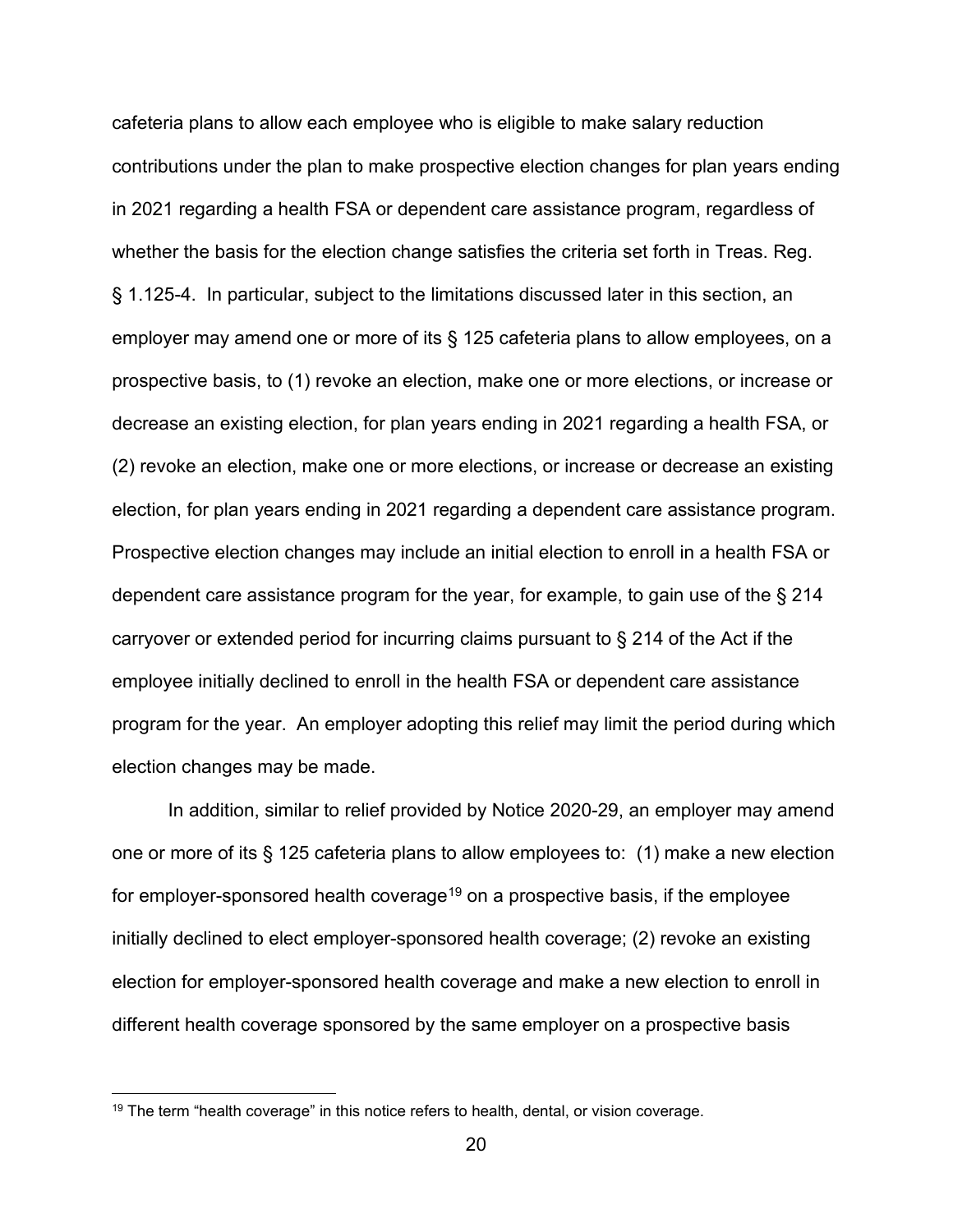(including changing enrollment from self-only coverage to family coverage); $^{20}$  $^{20}$  $^{20}$  (3) revoke an existing election for employer-sponsored health coverage on a prospective basis, provided that the employee attests in writing that the employee is enrolled, or immediately will enroll, in other health coverage not sponsored by the employer.

To accept an employee's revocation of an existing election for employersponsored health coverage when the employee does not make a new election to enroll in different health coverage sponsored by the employer, the employer must receive from the employee an attestation in writing that the employee is enrolled, or immediately will enroll, in other comprehensive health coverage not sponsored by the employer.<sup>[21](#page-20-1)</sup> The employer may rely on the written attestation provided by the employee, unless the employer has actual knowledge that the employee is not, or will not be, enrolled in other comprehensive health coverage not sponsored by the employer. The following is an example of an acceptable written attestation:

Name: with the contract of the contract of the contract of the contract of the contract of the contract of the contract of the contract of the contract of the contract of the contract of the contract of the contract of the requested by the employer for administrative purposes).

I attest that I am enrolled in, or immediately will enroll in, one of the following types of coverage: (1) employer-sponsored health coverage through the employer of my spouse or parent; (2) individual health insurance coverage enrolled in through the Health Insurance Marketplace (also known as the Health Insurance Exchange); (3) Medicaid; (4) Medicare; (5) TRICARE; (6) Civilian Health and Medical Program of the Department of Veterans Affairs (CHAMPVA); or (7) other coverage that provides comprehensive

<span id="page-20-0"></span><sup>&</sup>lt;sup>20</sup> The ability to amend a plan to allow an employee to revoke an existing election for employer-sponsored health coverage and make a new election to enroll in different health coverage sponsored by the same employer may include allowing employees to change from one type of health plan (such as a health maintenance organization (HMO)) to another (such as a preferred provider organization (PPO)). An employer also may choose to limit the ability of employees to change from one type of health plan to another. For example, an employer may choose to restrict the election to allow employees to change only from a narrow network plan to a broader network plan or to allow only employees who previously elected a particular plan to elect to move to a different plan.

<span id="page-20-1"></span> $21$  An employee revoking an existing election for comprehensive health coverage may not revoke the election by attesting to enrollment in coverage solely for dental or vision benefits.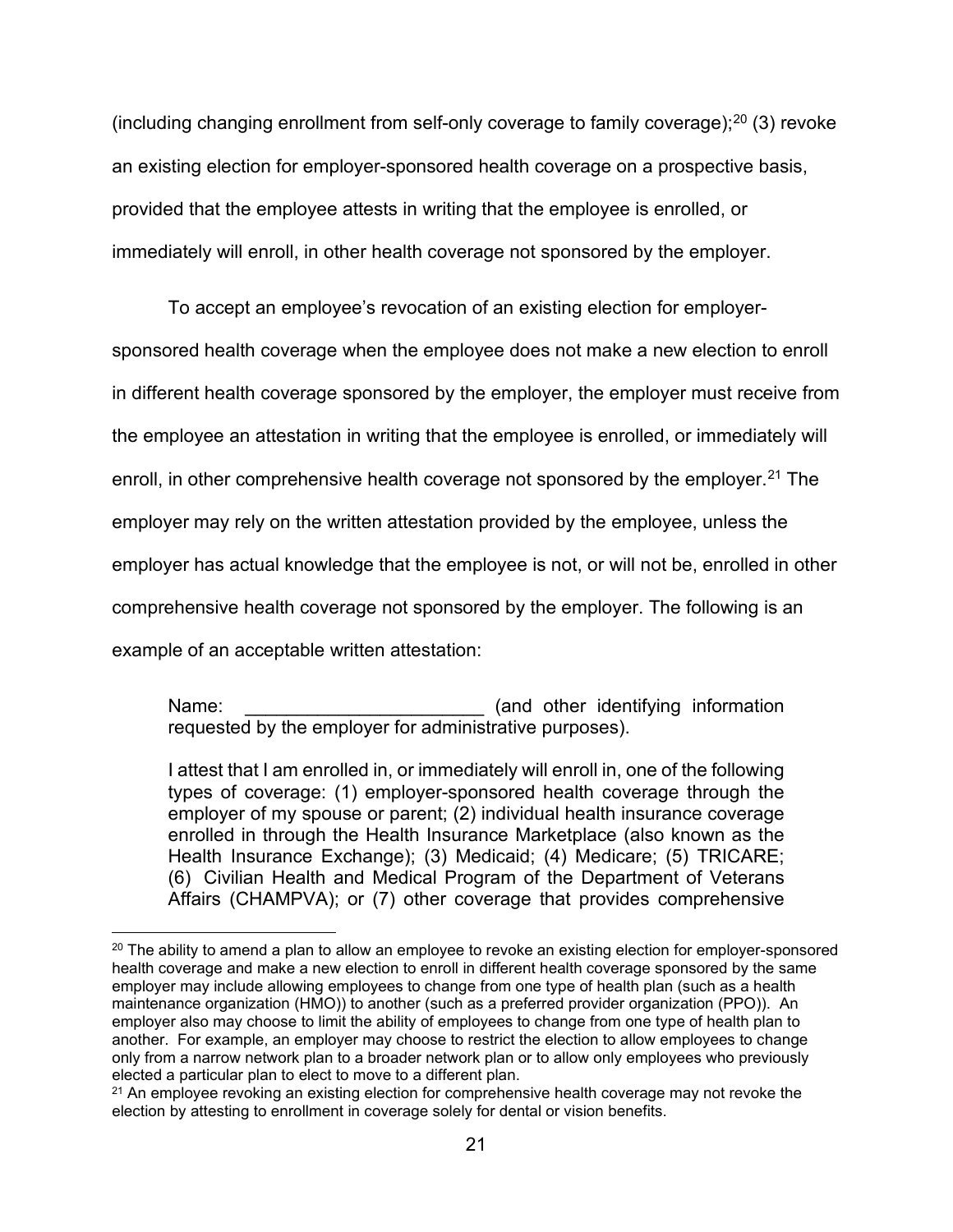health benefits (for example, health insurance purchased directly from an insurance company or health insurance provided through a student health plan).

Signature:

An employer using the relief provided under § 214(e) of the Act and this notice is not required to provide unlimited election changes but may, in its discretion, determine the extent to which election changes are permitted, provided that any permitted election changes are applied on a prospective basis only (with the exception of elections related to previously contributed amounts as part of the relief provided under § 214(a), (b) and (c)(1) of the Act, as discussed elsewhere in this section III.E.). In addition, except for changes in election requirements that, pursuant to § 214(a), (b), (c) and (d) of the Act, allow employees to carry over amounts, have amounts available during an extended claims period, or have amounts available to reimburse dependent care expenses for certain dependents who attain age 13, as described in sections III.A. through D. of this notice, any change to the plan's election requirements may not result in the failure of the plan to comply with the nondiscrimination rules applicable to § 125 cafeteria plans. In determining the extent to which election changes are permitted and applied, an employer may wish to consider the potential for adverse selection of health coverage by employees. To prevent this result, an employer may wish to limit elections to circumstances in which an employee's coverage will be increased or improved as a result of the election (for example, by electing to switch from self-only coverage to family coverage, or from a low option plan covering in-network expenses only to a high option plan covering expenses in or out of network).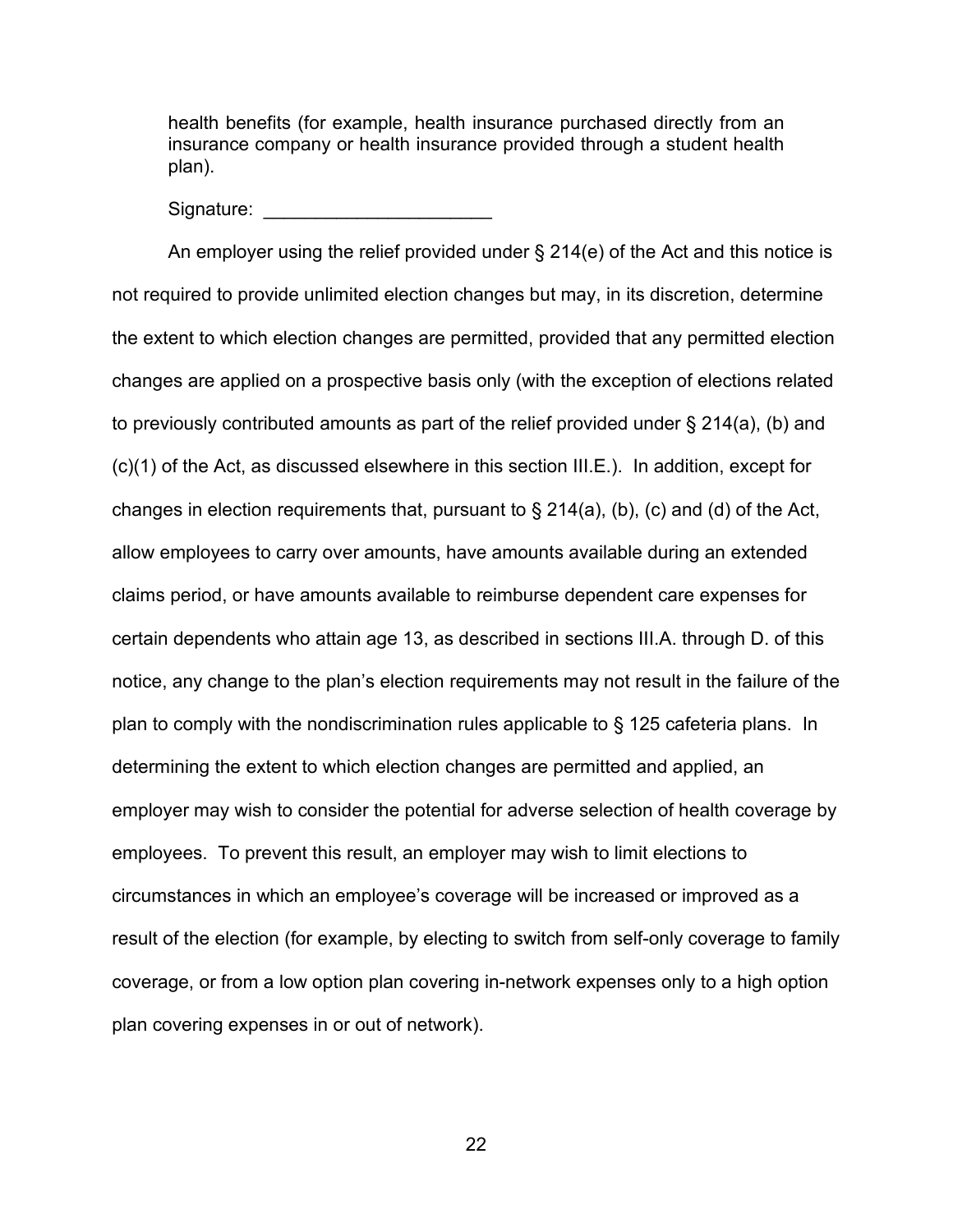With respect to mid-year election changes for employer-sponsored coverage, this relief applies both to employers sponsoring self-insured plans and to employers sponsoring insured plans. With respect to health FSAs, this relief applies to all health FSAs, including HSA-compatible health FSAs. In addition, with respect to health FSAs and dependent care assistance programs, employers are permitted to limit mid-year election changes to amounts no less than amounts already reimbursed and to certain types of mid-year election changes, such as decreases in elections only. Employers also are permitted to allow mid-year election changes without a status change<sup>[22](#page-22-0)</sup> up to a certain date during the plan year but require a status change after that date (for example, no status change is required if an election is changed before March 31, 2021, but a status change is required if an election is changed after that date), and to limit the number of election changes during the plan year that are not associated with a status change (for example, allow only one election change in the 2021 plan year without a status change). Although salary reductions may be applied only prospectively under any revised election, employers may allow amounts available under the health FSA or dependent care assistance program after the revised election to be used for any medical care expense or dependent care expense, respectively, incurred on or after January 1, 2021, through the end of a plan year ending in 2021. Amounts available after the revised election may include contributions, carryover amounts, and amounts available under an extended period for incurring claims. This relief extends to expenses incurred by employees who were not enrolled in the health FSA or dependent care assistance program on January 1, 2021. This relief does not allow unused amounts to

<span id="page-22-0"></span><sup>22</sup> See Treas. Reg. § 1.125-4.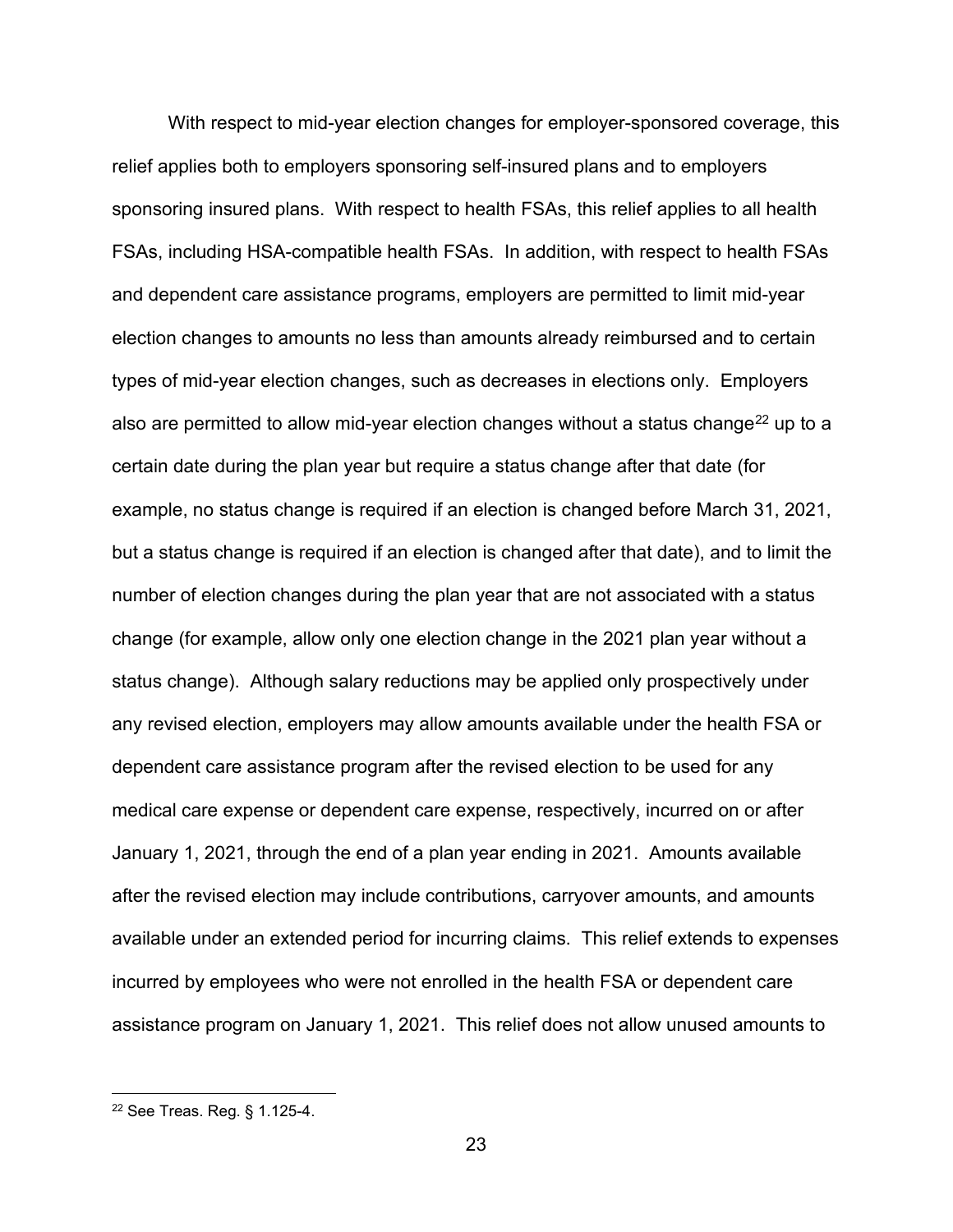be paid to an employee in cash or paid to an employee in the form of any taxable or nontaxable benefit without regard to whether the employee incurs medical care expenses or dependent care expenses during the period of coverage.

If an employer adopts the § 214 carryover or the extended period for incurring claims permitted by  $\S 214(c)(1)$  of the Act, the annual limits under  $\S § 125(i)$  and  $129(a)$ apply to amounts contributed to a health FSA or dependent care assistance program for a particular year, and not to amounts reimbursed or otherwise available for reimbursement from a health FSA or dependent care assistance program in a particular plan or calendar year. Thus, unused amounts carried over from prior years or available during an extended period for incurring claims are not taken into account in determining the annual limit applicable for the following year.

If a health FSA or dependent care assistance program election is revoked, the treatment of amounts previously contributed to a § 125 cafeteria plan on a pre-tax basis to fund a health FSA or dependent care assistance program are subject to the terms of the plan, which must apply uniformly to all participants in the plan. The plan may provide that amounts contributed before the election is revoked remain available to reimburse medical care expenses or dependent care expenses incurred for the rest of the plan year. Alternatively, the plan may provide that if the election is revoked, amounts contributed before the revocation will be available only to reimburse eligible expenses incurred before the revocation takes effect (and not later incurred expenses), or that amounts contributed before the revocation will be forfeited. An employer, in its discretion, may allow employees to elect to revoke elections under a health FSA or dependent care assistance program as of a future specified date.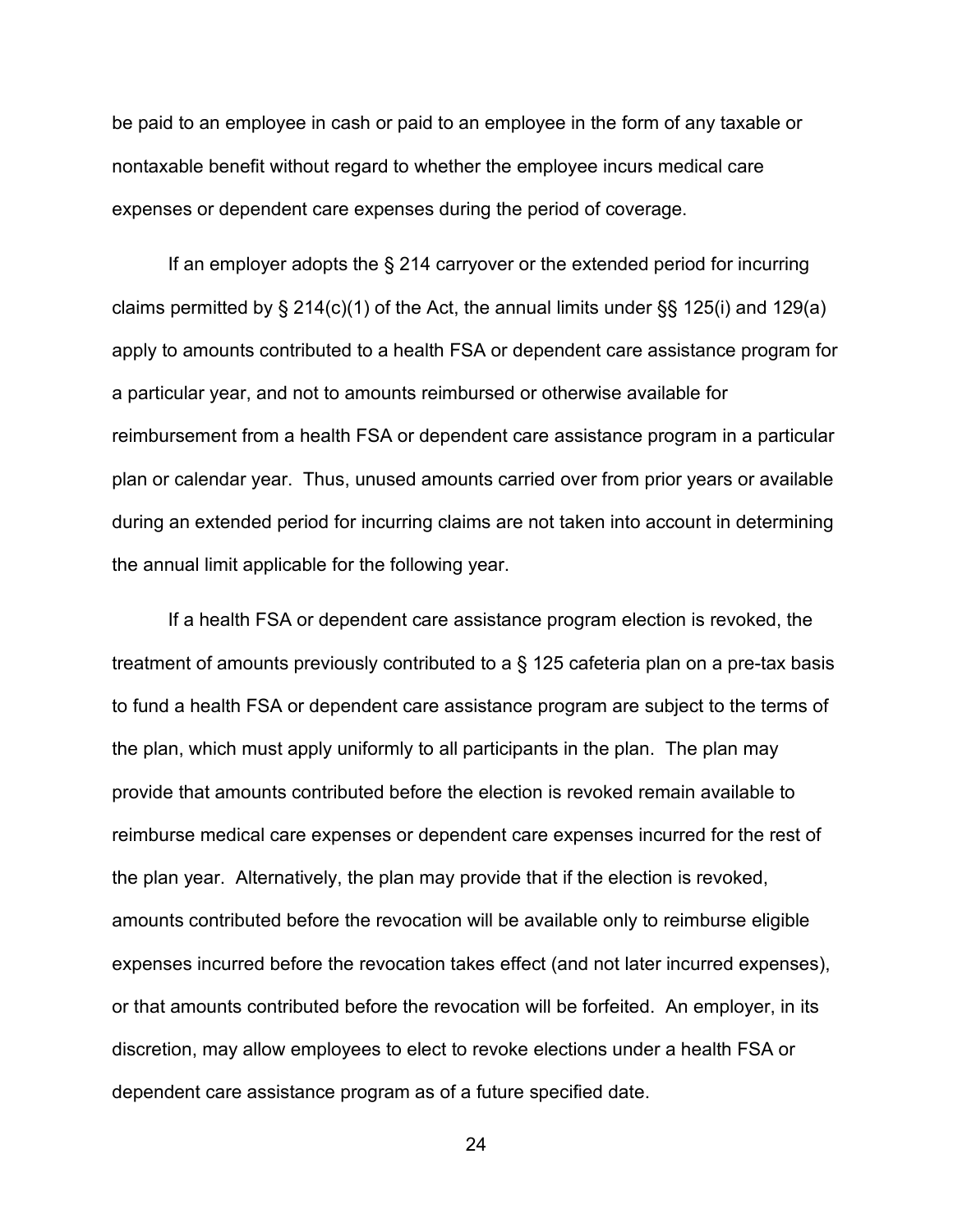Regarding health FSAs, if the plan provides that revocation of the election terminates participation in the health FSA, and that no subsequent reimbursements will be available under the health FSA regardless of when the expense is incurred, following the revocation, the health FSA will no longer be treated as health coverage that disqualifies an otherwise eligible individual from contributing to an HSA. In that case, an otherwise eligible individual may begin contributing to an HSA as soon as the termination of participation (including the lack of continued availability of reimbursements in the health FSA) is effective. Similarly, if under the terms of the plan, the health FSA reimburses only expenses incurred before the date of the revocation, following the revocation, the health FSA will not be treated as health coverage that disqualifies an otherwise eligible individual from contributing to an HSA for months after the date of the revocation and an otherwise eligible individual may begin contributing to an HSA.

**Example 1.** During the regular enrollment period for the 2021 calendar plan year, employee elects to contribute \$1,200 to a health FSA for the year. The plan allows the employee to revoke or change the election by March 1, 2021. The employee makes a prospective election to revoke the election effective March 1, at which time the employee has contributed \$200 to the health FSA. Under the terms of the plan, amounts contributed before the revocation of the election remain available to reimburse medical care expenses incurred for the rest of the plan year and, therefore, the employee may use the \$200 previously contributed to the health FSA to reimburse medical care expenses incurred throughout 2021. Consequently, the employee has coverage by the health FSA for 2021 and will not be eligible to contribute to an HSA for calendar year 2021 even if otherwise eligible (that is, covered by an HDHP), unless the plan allows the employee to opt out of this extended period for incurring claims, and the employee opts out of this period.

**Example 2.** During the regular enrollment period for the 2021 calendar plan year, Employee elects to contribute \$1,200 to a health FSA for the year. The plan allows the employee to revoke or change the election by March 1, 2021. The employee makes a prospective election to revoke the election effective March 1, at which time the employee has contributed \$200 to the health FSA. Under the terms of the plan, revocation of the election means that the employee may use the \$200 that was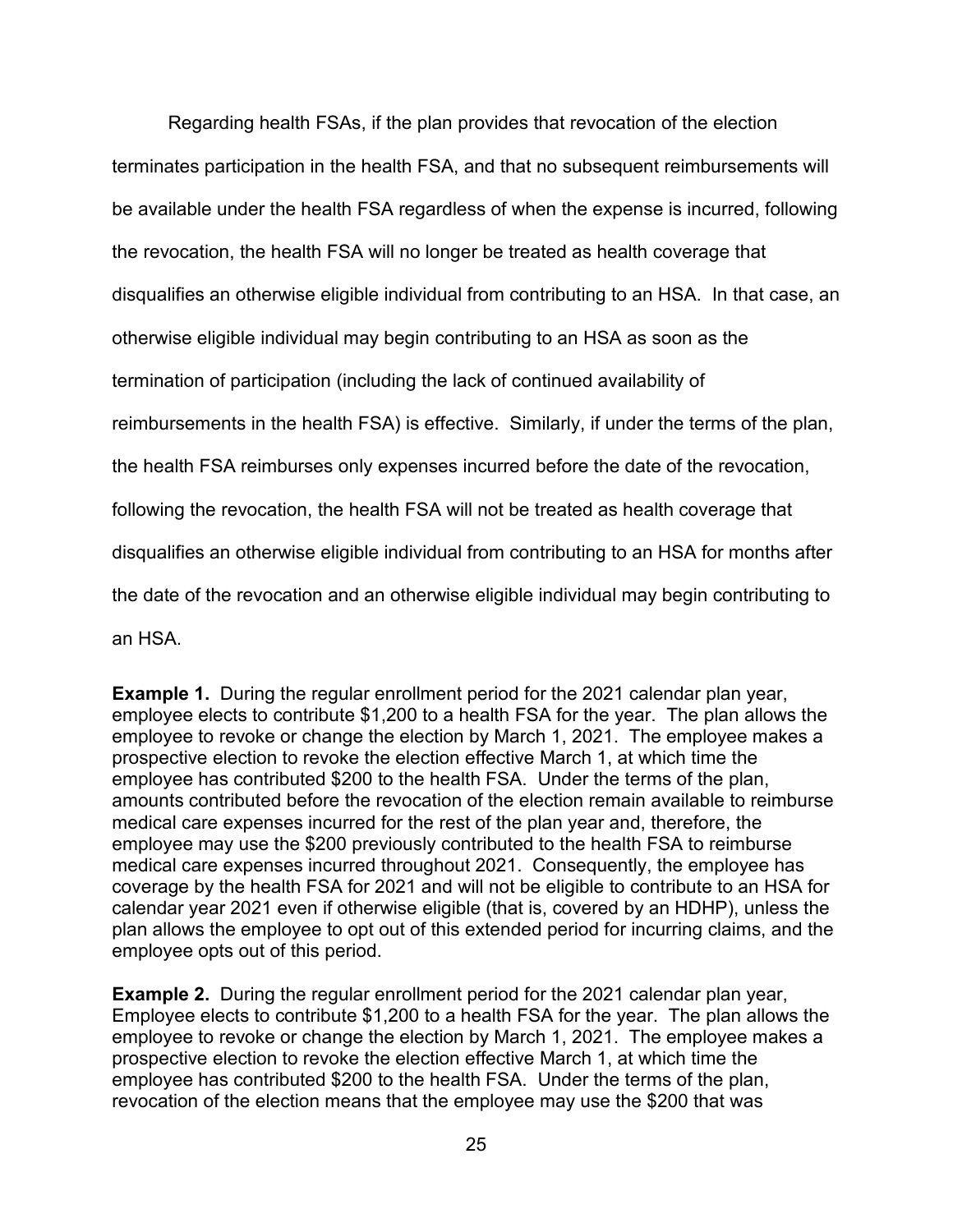contributed to the health FSA prior to March 1 to reimburse only medical care expenses incurred prior to March 1. The coverage during January and February will not make the employee ineligible to contribute to an HSA during the rest of the plan year if otherwise eligible.

### **F. Changes Between HSA-compatible and General Purpose Health FSAs**

### **and HSA Contributions**

Under the relief provided by this notice and § 214 of the Act, § 125 cafeteria plans may be amended to allow an employee to make a mid-year election to be covered by a general purpose health FSA for part of the year and an HSA-compatible health FSA for part of the year.<sup>[23](#page-25-0)</sup> Eligibility to contribute to an HSA is determined on a monthby-month basis under § 223 of the Code. If an employee begins the year with an HSAcompatible health FSA and is otherwise an eligible individual under § 223(c)(1) and then elects coverage under a general purpose health FSA, the employee's permissible HSA contribution is based on the number of months that the employee was covered under the HSA-compatible health FSA and an HDHP and was otherwise an eligible individual. Only those expenses both allowed by the HSA-compatible health FSA and incurred during the months in which the employee was covered by the HSA-compatible health FSA may be reimbursed by that health FSA. Although unused amounts in the HSAcompatible health FSA may be added to the general purpose health FSA, the general purpose health FSA may reimburse only allowable medical care expenses incurred after the change in coverage.

<span id="page-25-0"></span> $23$  In addition, employers are permitted to amend their plans to offer employees a choice between an HSA-compatible health FSA or general purpose health FSA during the period to which the § 214 carryover or the extended period for incurring claims applies, on an employee-by-employee basis. Also, employers are permitted to implement a plan design in which employees who elect an HDHP are automatically enrolled in an HSA-compatible health FSA. To the extent changes result in an employee being ineligible for an HSA mid-year on a prospective basis, the employee would not be rendered HSAineligible for the earlier part of the plan year.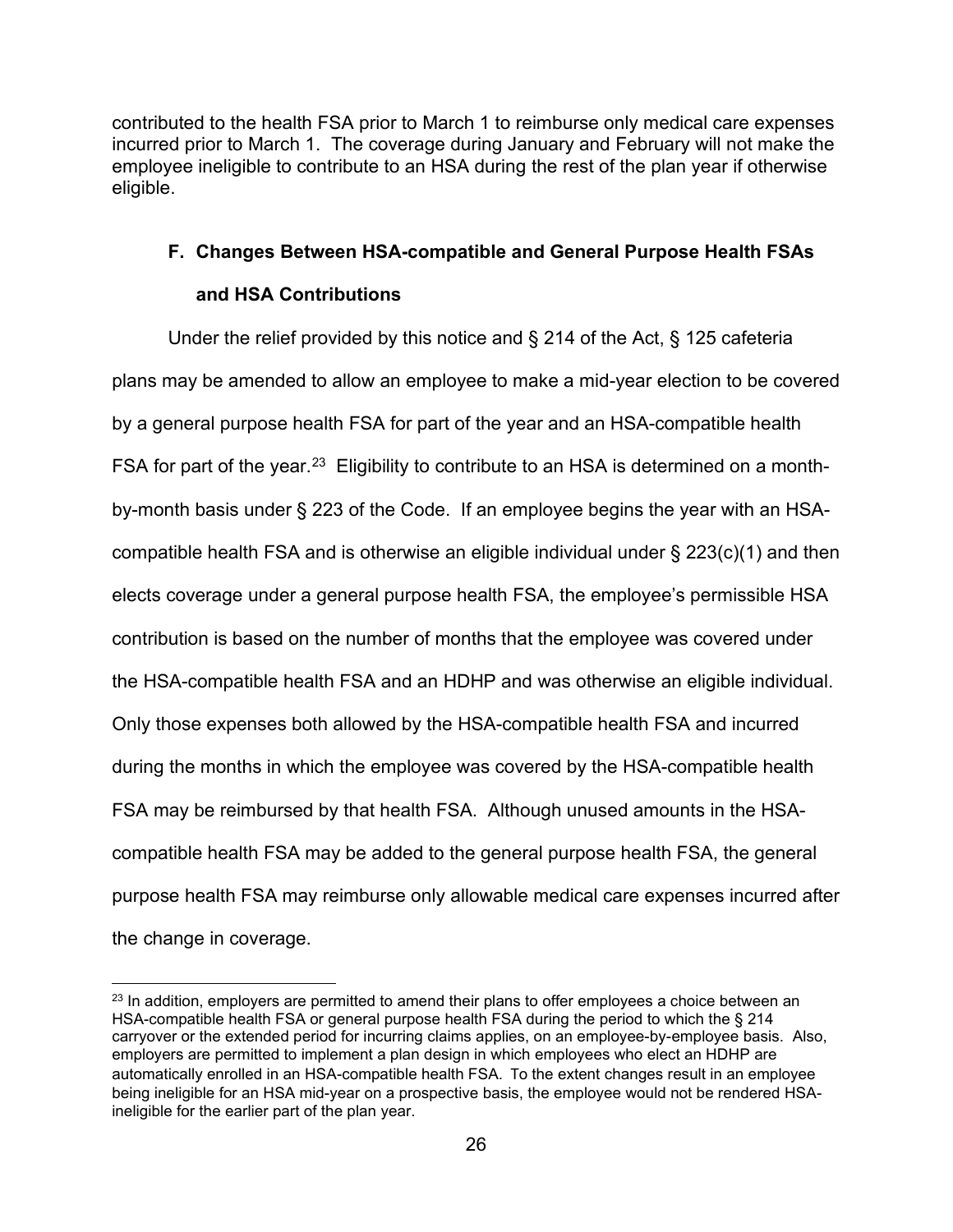If an employee begins the year with a general purpose health FSA and then elects coverage by an HDHP and an HSA-compatible health FSA, the employee's permissible HSA contribution is based on the number of months that the employee is an eligible individual.<sup>[24](#page-26-0)</sup> Any allowable medical care expense incurred during the months before the change in coverage may be reimbursed by the general purpose health FSA. Although unused amounts in the general purpose health FSA may be added to the HSA-compatible health FSA, only expenses both allowed by the HSA-compatible health FSA and incurred during months after the change in coverage may be reimbursed by the HSA-compatible health FSA.

Finally, if an employee is covered under an HDHP at the beginning of the plan year without a health FSA and then elects coverage by a plan that is not an HDHP and coverage by a health FSA that can be used to reimburse medical expenses incurred while the employee was covered by the HDHP, the health FSA must be operated as an HSA-compatible health FSA for the months that the employee was otherwise an eligible individual under § 223(c)(1) in order for the employee to contribute to an HSA with respect to those months. Therefore, only the expenses both allowed by an HSAcompatible health FSA and incurred during those months before the change may be reimbursed. For months after the change in coverage, the health FSA may be operated as a general purpose health FSA and may reimburse any allowable medical care expense incurred during that later period.

<span id="page-26-0"></span><sup>&</sup>lt;sup>24</sup> Alternatively, pursuant to § 223(b)(8), an employee that is an eligible individual during the last month of the year will be treated for purposes of the HSA contribution limitation as having been an eligible individual for the entire year, even if the individual was not otherwise an eligible individual for the entire year, provided, generally, that the eligible individual remains an eligible individual (including through enrollment in an HDHP) for the entire next year.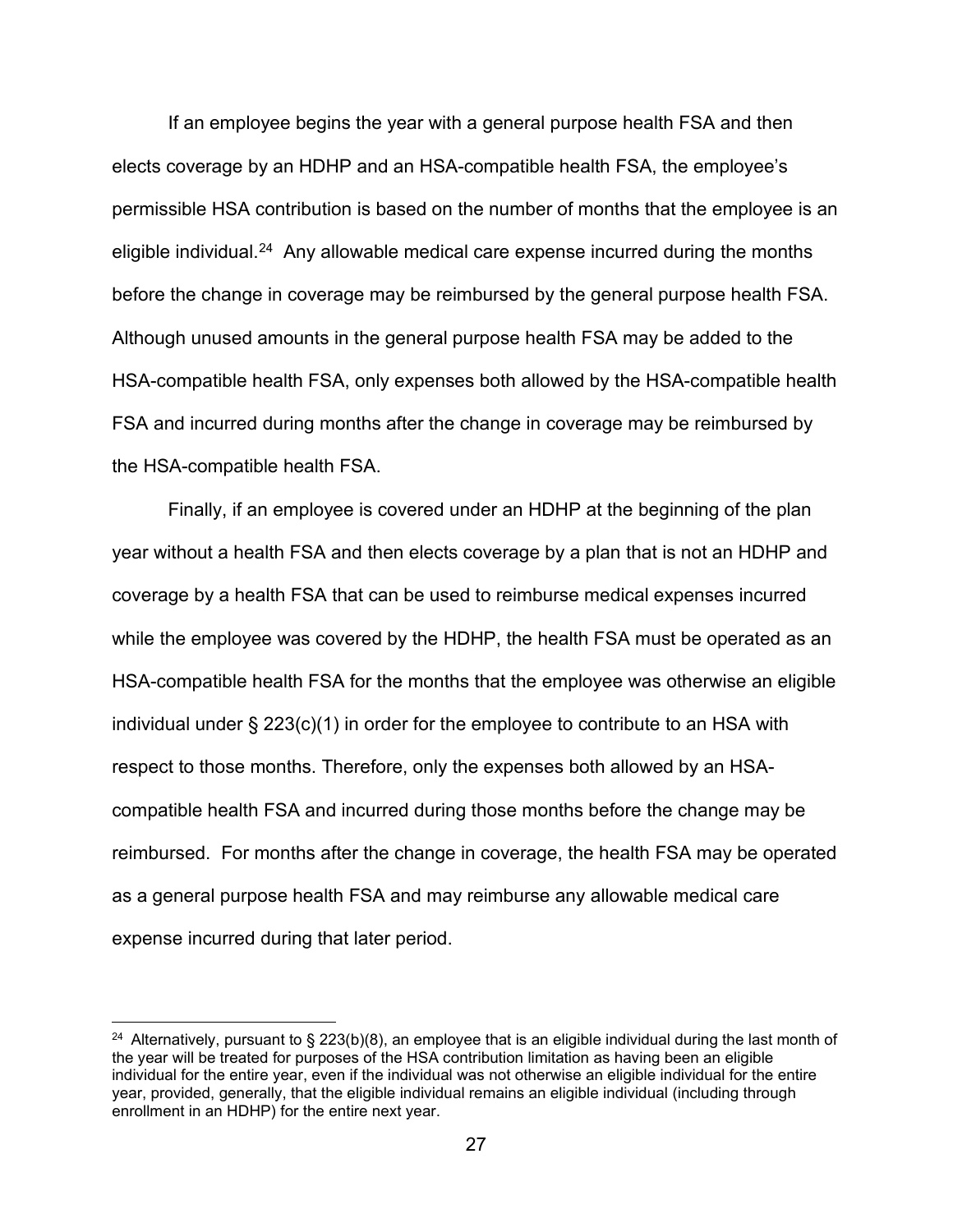In each of these cases, the maximum reimbursements for the combined health FSAs for the year are limited to the amount of salary reduction elected for the year (subject to the \$2,750 limit under § 125(i) of the Code (as indexed)) plus any available unused amounts from prior years (including unused amounts carried over or available due to plan amendments under § 214 of the Act) and any nonelective employer contributions.

#### **G. Interaction with COBRA**

In certain circumstances, § 4980B permits qualified beneficiaries who lose coverage under a group health plan, including under a health FSA, to elect continuation health coverage under the Consolidated Omnibus Budget Reconciliation Act of 1985 (COBRA continuation coverage). See Treas. Reg. § 54.4980B-2, Q&A 8. For COBRA purposes, a qualified beneficiary generally includes the covered employee, the spouse of the covered employee, or the dependent child of the covered employee, if the employee had coverage under the plan on the day before the employee experiences a qualifying event and would have a loss of coverage but for the COBRA continuation coverage. See § 4980B(g) and Treas. Reg. § 54.4980B-3, Q&A 1. For COBRA purposes, a qualifying event includes certain events, such as the termination of the employee or a reduction of hours, that would result in a loss of coverage but for the COBRA continuation coverage, and a loss of coverage means ceasing to be covered under the same terms and conditions as in effect immediately before a qualifying event. See § 4980B(f)(3) and Treas. Reg. § 54.4980B-4, Q&A 1. If an individual is otherwise a qualified beneficiary with respect to coverage by a health FSA, a limited extension of coverage to the individual pursuant to  $\S 214(c)(2)$  of the Act will not prevent the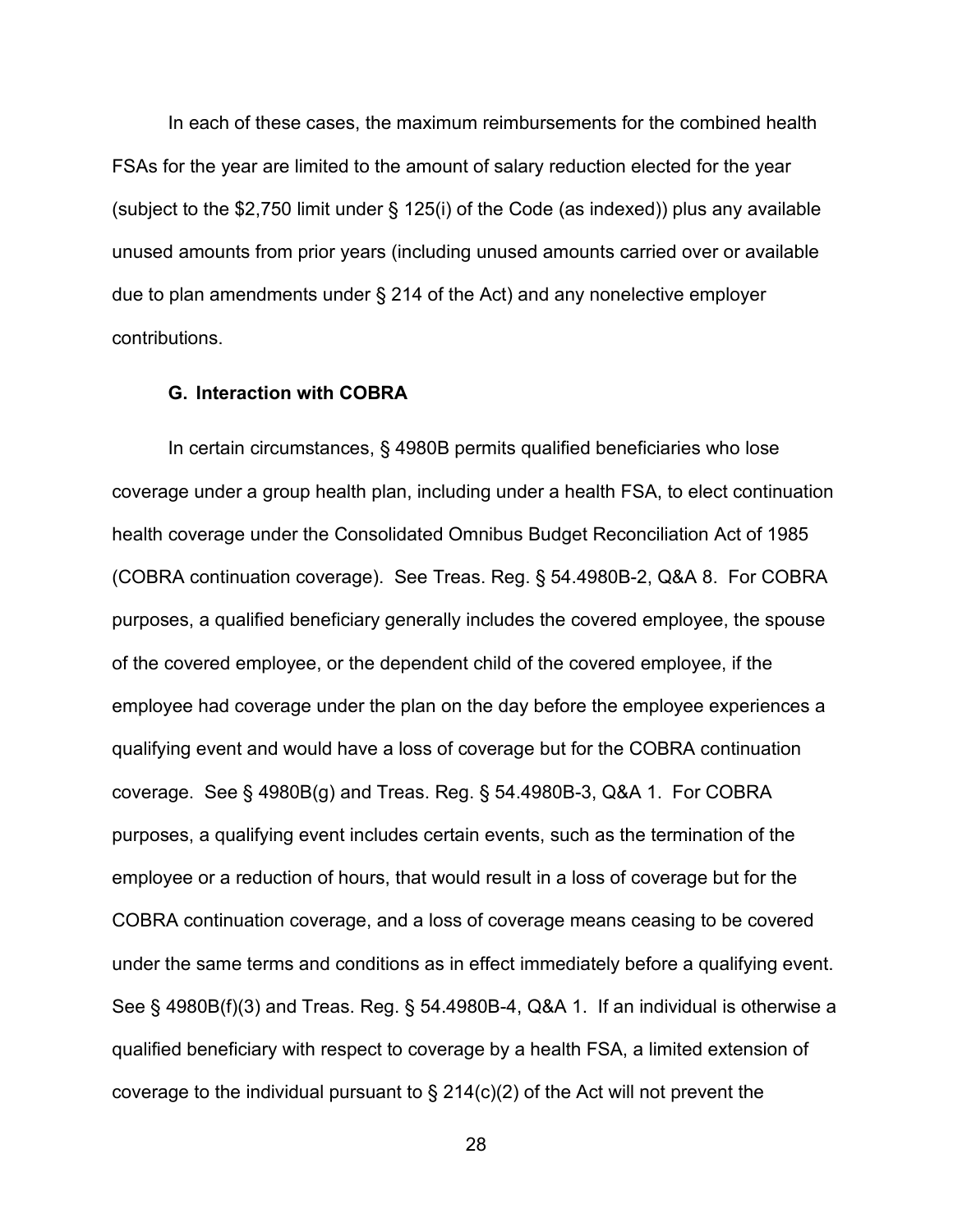individual from having a loss of coverage resulting in a qualifying event (for example, by termination of employment or reduction in hours of a covered employee), and the relevant employer will be required to provide a notice of the right to elect COBRA continuation coverage to the individual.[25](#page-28-0) 

For example, if an employer allows an employee who ceases to be a participant as the result of termination of employment or change in employment status to be reimbursed for expenses incurred after the termination or reduction in hours through access to the amount of salary reduction contributions that have been made as of the date the employee ceased being a participant, this event would constitute a COBRA qualifying event subject to notice requirements. As a further example, if an employee elected to contribute \$2,400 to a health FSA, terminated employment on January 31 after making \$200 in salary reduction contributions, and as a result of the termination was no longer permitted to contribute to the health FSA other than by electing COBRA continuation coverage, the employer may allow the employee to request reimbursement for up to \$200, or the employee may elect COBRA continuation coverage to have access to \$2,400 by paying the applicable COBRA premium of \$200 per month on an after-tax basis.

Nonetheless, regardless of whether an individual is offered or elects COBRA continuation coverage, if an employer allows the individual the limited extension of coverage pursuant to § 214(c)(2) of the Act, the health FSA may reimburse expenses

<span id="page-28-0"></span> $25$  An individual who ceases to be covered by a health FSA due to an election to revoke participation in a health FSA, while qualifying for the limited extension of coverage pursuant to § 214(c)(2) of the Act, would not have a qualifying event satisfying the requirement to be a qualified beneficiary. See Treas. Reg. § 54.4980B-4, Q&A 1.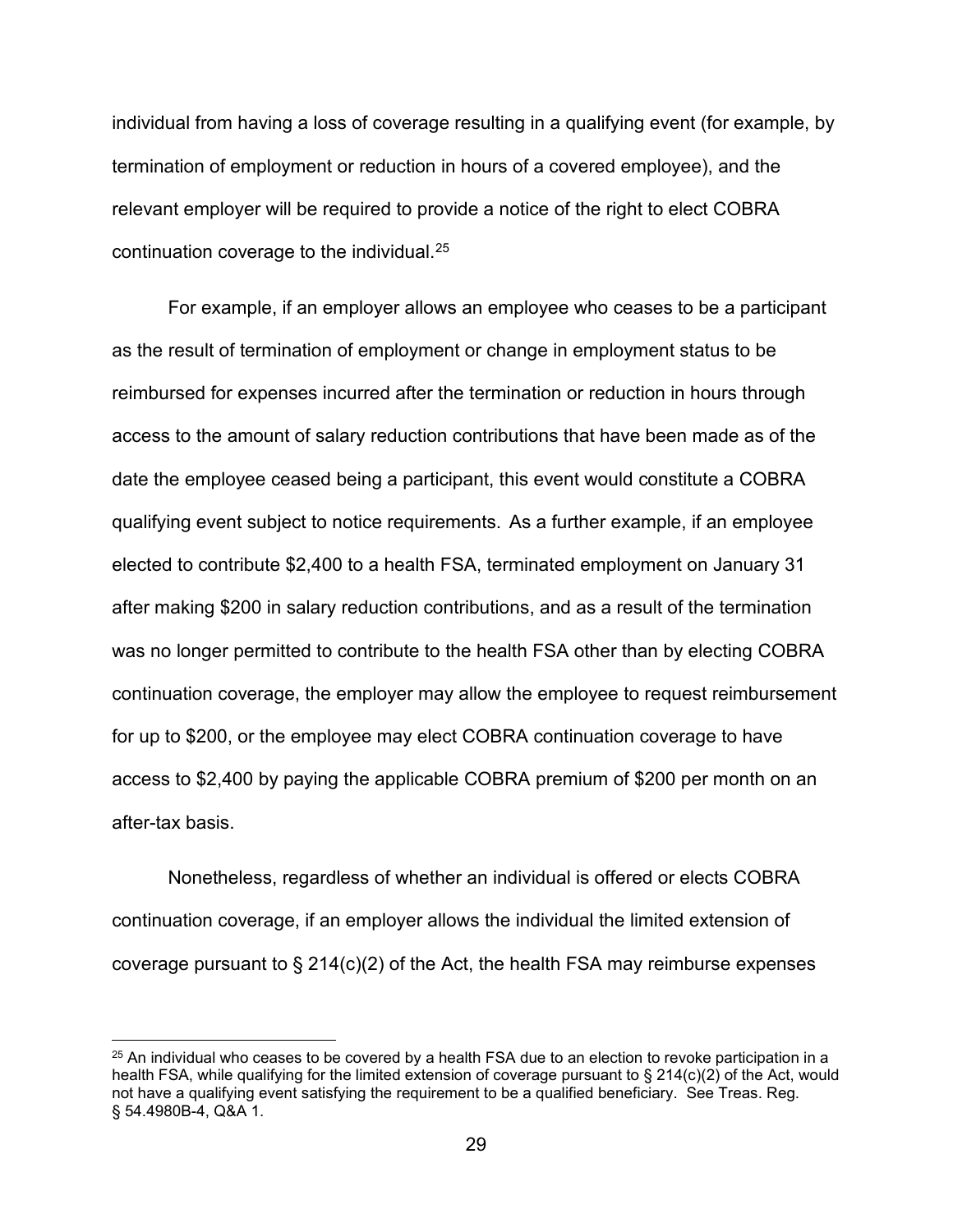incurred after the termination of participation and through the end of the plan year. The health FSA also may reimburse expenses incurred during any period to which unused amounts are carried over or during any grace period provided under the plan.

Additionally, if an employer adopts a § 214 carryover or extended period for incurring claims pursuant to  $\S 214(c)(1)$  of the Act, the maximum amount that a health FSA may require to be paid as the applicable COBRA premium does not include unused amounts carried over or available during the extended period for incurring claims. Thus, if a qualified beneficiary is allowed a § 214 carryover to a later plan year or an extended period for incurring claims, the applicable COBRA premium payable to provide access to the carryover amounts or the amounts attributable to the extended period for incurring claims for that later year or for the extended period for incurring claims is zero. See Q&A 23 of Notice 2015-87. In addition, amounts carried over or available during the extended period for incurring claims are included in the amount of the benefit that a qualified beneficiary is entitled to receive during the remainder of a plan year in which a qualifying event occurs. See Q&A 21 of Notice 2015-87.

Finally, notwithstanding the special rule of  $\S 214(c)(2)$  of the Act, an employer is not required to allow individuals who cease participation in the plan to continue to receive reimbursements from unused benefits in a health FSA if the individual does not qualify for and elect COBRA continuation coverage. An employer is not obligated to amend its plan to make the relief permitted under § 214(c)(2) of the Act available to all employees. Instead, employees for whom the extension of coverage under § 214(c)(2) of the Act is unavailable remain eligible to elect COBRA, as do employees for whom the extended coverage is available.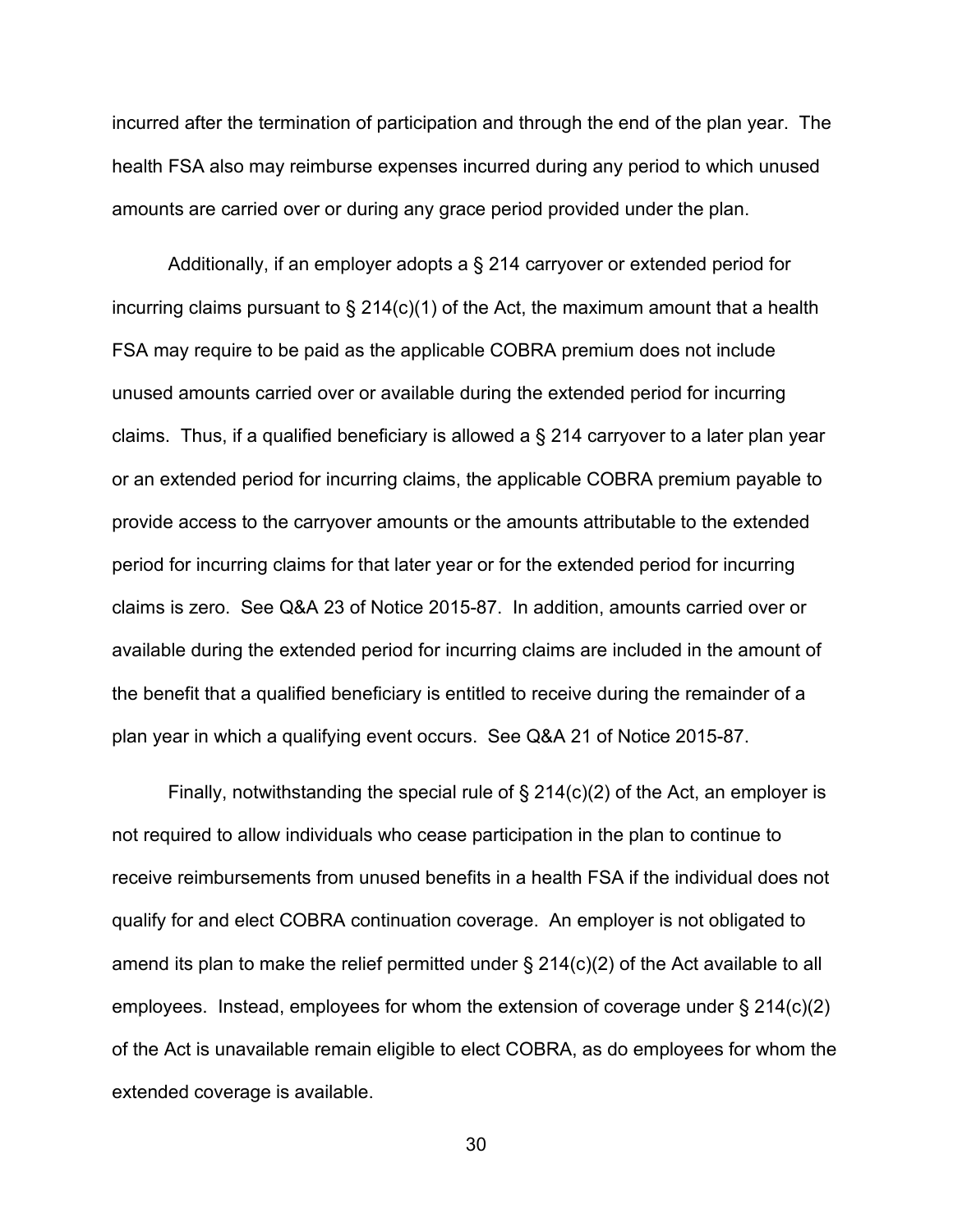#### **H. Plan Amendments**

An employer that decides to implement the relief provided under § 214 of the Act for one or more of its § 125 cafeteria plans (including plans that do not currently have a grace period or permit a carryover) must adopt a plan amendment to do so. Section 214(g) of the Act provides that a plan that includes a health FSA or dependent care assistance program shall not fail to be treated as a cafeteria plan merely because the plan or arrangement is amended pursuant to a provision under § 214 of the Act and the amendment is retroactive, if (1) the amendment is adopted not later than the last day of the first calendar year beginning after the end of the plan year in which the amendment is effective, and (2) the plan or arrangement is operated consistent with the terms of the amendment during the period beginning on the effective date of the amendment and ending on the date the amendment is adopted. For example, if an employer sponsors a calendar year § 125 cafeteria plan with a health FSA that provides for a \$550 carryover (from 2020 to 2021) and amends the plan to carry over the entire unused amount remaining in employees' health FSAs as of December 31, 2020, to the 2021 plan year, the amendment must be adopted by December 31, 2021. An amendment for the 2020 plan year of a non-calendar year plan, however, must be adopted by December 31, 2022, because the last day of the first calendar year beginning after the end of the 2020 plan year that ends in 2021 is the last day of 2022.

An amendment pursuant to § 214 and this notice may be effective retroactively to the beginning of the applicable plan year, provided that the § 125 cafeteria plan operates in accordance with the terms of the amendment during the period beginning on the effective date of the amendment and ending on the date the amendment is adopted,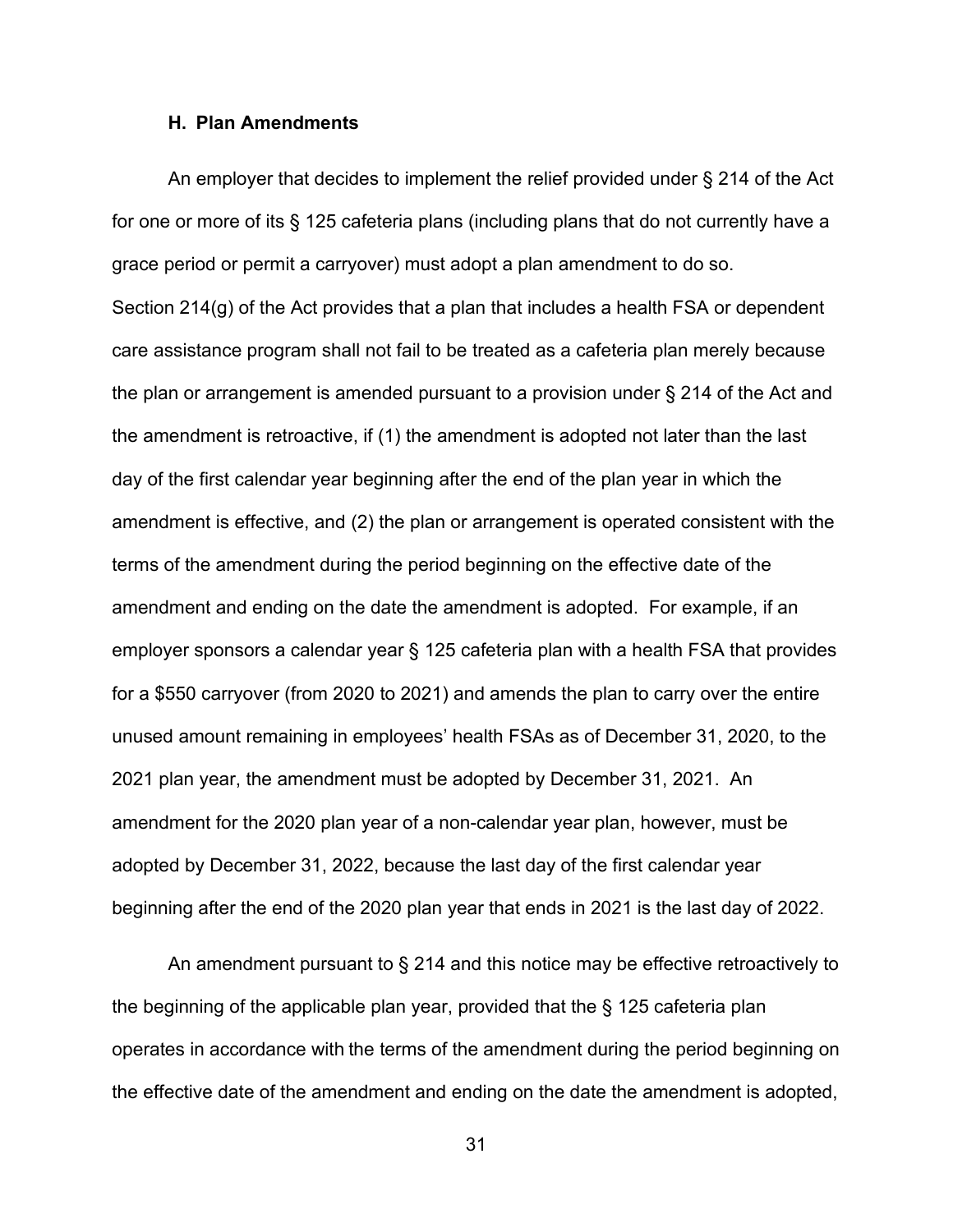and the employer informs all employees eligible to participate in the § 125 cafeteria plan of the changes to the plan. Changes to the plan may also implicate requirements under other applicable laws, such as notice requirements under Title I of the Employee Retirement Income Security Act of 1974. Except for amendments that, pursuant to § 214(a), (b), (c), and (d) of the Act, allow employees to carry over amounts, have amounts available during an extended claims period, or have amounts available to reimburse dependent care expenses for certain dependents who attain age 13, as described in sections III.A. through D. of this notice, all permissible amendments are subject to the nondiscrimination rules under §§ 125 and 129 of the Code.

#### **I. Reporting Requirements for Dependent Care Assistance Programs**

With respect to Form W-2, "Wage and Tax Statement," amounts contributed to a dependent care assistance program are required to be reported in Box 10 of Form W-2. Under current guidance (Notice 2005-61, 2005-39 IRB 607), employers may report in Box 10 for a year the salary reduction amount elected by the employee for the year for dependent care assistance (plus any employer matching contributions) and are not required to adjust the amount reported in Box 10 to take into account amounts that remain available in a grace period. This rule continues to apply with respect to employers who amend their § 125 cafeteria plans to provide for the temporary flexibility provided by § 214 of the Act. For this purpose, any amount carried forward from 2019 and used in 2020, whether a § 214 carryover or an extended period for incurring claims, is treated as an amount that remains available in a grace period. With respect to Form 2441, "Child and Dependent Care Expenses," any amounts carried forward from 2019 are similarly treated as amounts carried over and used during the grace period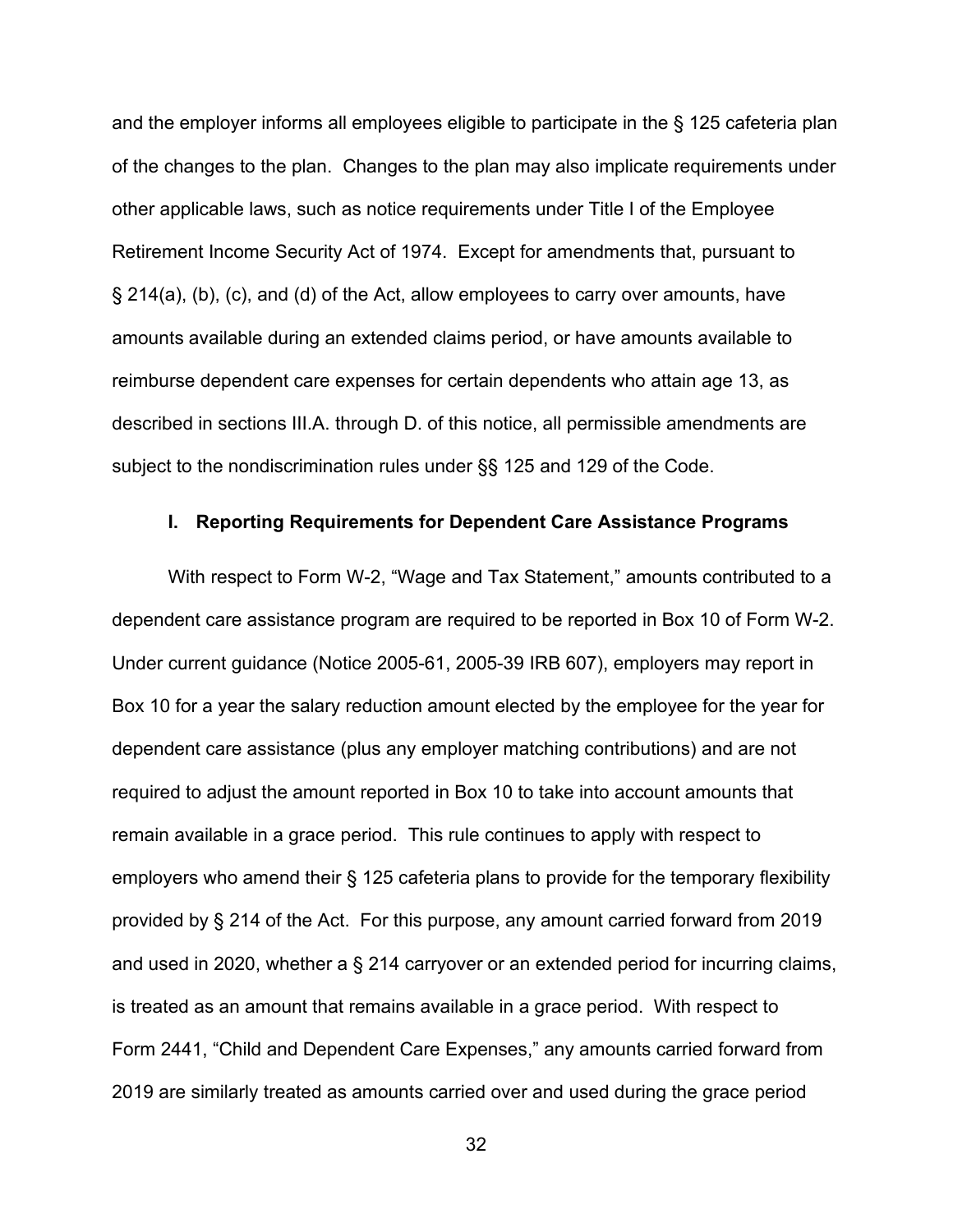when completing Part III of the form. The Treasury Department and the IRS anticipate that for the 2021 and 2022 Forms W-2 and 2441, instructions will provide for similar rules that dependent care amounts carried forward from prior years pursuant to § 214 of the Act will be treated as amounts remaining available during a grace period for reporting purposes and no change to the reporting requirements will be necessary.

### **IV. GUIDANCE RELATED TO SECTION 3702 OF THE CARES ACT**

Section 3702 of the CARES Act amended the Code to allow expenses incurred for menstrual care products to be treated as incurred for medical care with respect to health FSAs and HRAs, as well as HSAs and Archer medical savings accounts (MSAs). In addition, the provision allows health FSAs and HRAs, as well as HSAs and Archer MSAs, to reimburse expenses incurred for over-the-counter drugs without regard to whether the drug has been prescribed. As enacted, the expansion applies to expenses incurred after December 31, 2019.<sup>[26](#page-32-0)</sup>

Generally, the exclusion under § 105(b) for reimbursements of medical expenses by an employer applies only if the plan covered the expense on the date the expense was incurred. See Treas. Reg. § 1.105-5. Furthermore, Proposed Treasury Regulation § 1.125-1(c)(5), implementing § 125 of the Code, provides that amendments adding new benefits to a cafeteria plan may allow payment or reimbursement of expenses for those benefits only to the extent those expenses are incurred after the later of the

<span id="page-32-0"></span><sup>26</sup> Section 3702 of the CARES Act amends §§ 220, 223 and 106 of the Code. In addition to removing statutory language at §§ 220(d), 223(d) and 106(f) of the Code which limited the excludable expenses under those provisions to prescribed drugs and insulin, § 3702(a) and (b) of the CARES Act amended §§ 220 and 223 of the Code to provide that for purposes of Archer MSAs and HSAs, amounts paid for menstrual care products shall be treated as paid for medical care. Similarly, § 3702(c) of the CARES Act adds a new subsection (f) to § 106 of the Code providing that, for purposes of §§ 106 and 105 of the Code, expenses incurred for menstrual care products are treated as incurred for medical care.